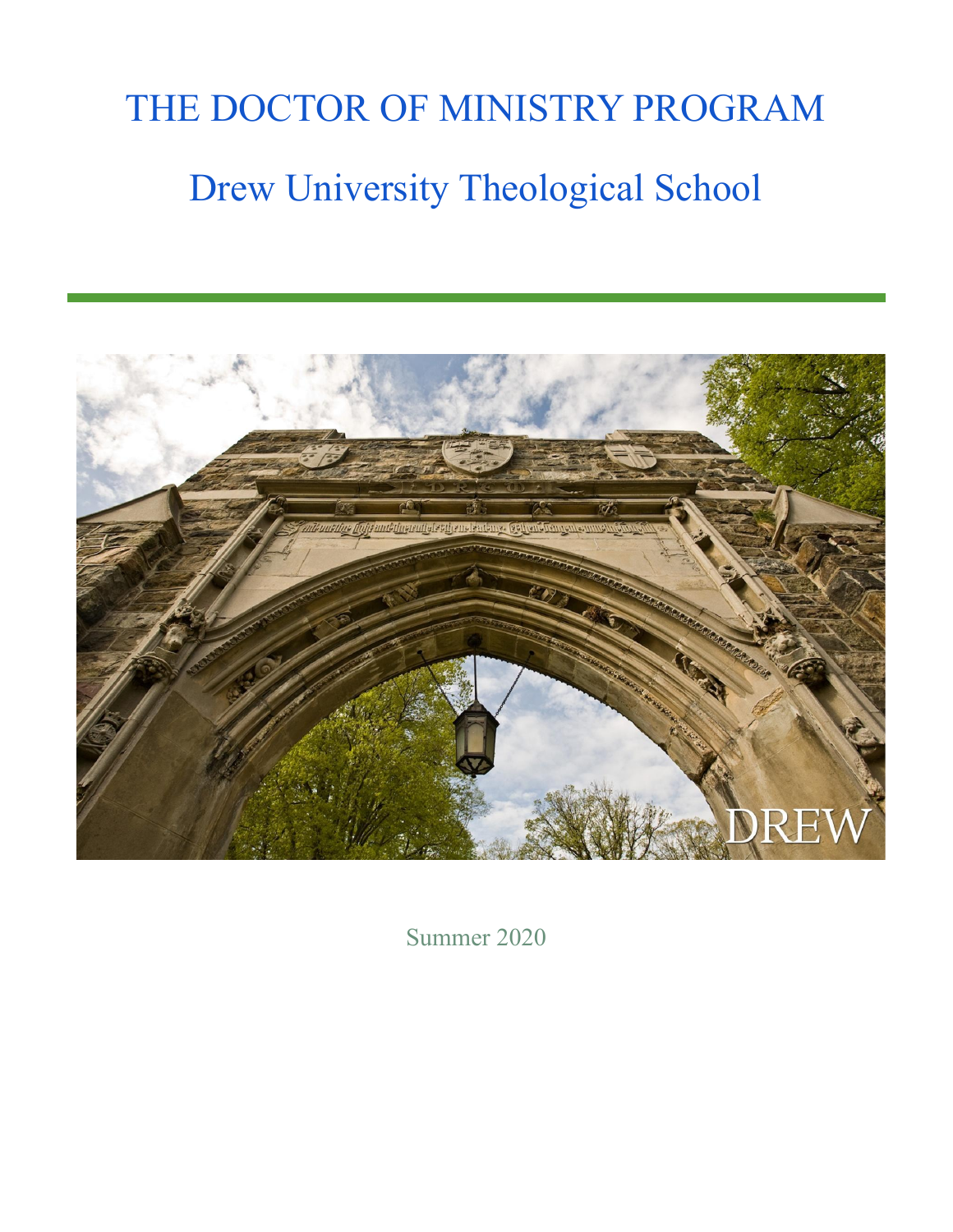# <span id="page-1-0"></span>**Purpose of the DMIN Handbook**

This handbook is a guide for the Doctor of Ministry program at the Drew Theological School. It provides information and structure to make it possible for students to move through the program without excessive technical distractions.

Each concentration offered in the Doctor of Ministry at Drew University Theological School is a community of learners. In the intensive and online learning spaces of the program, students ponder important and necessary questions about ministry. While building on and retaining the mission and vision of what might be called traditional church, we know that students are considering their vocation, call, and engagement in contexts where matters of social justice, the environment, and spiritual formation beyond the church demand dialogue and theological reflection.

As you are guided by those questions, we invite you to be faithful to deep listening to and for and with one another in this present moment, in a program where the many disciplines of the faculty provide the venue of study and the community of learners with whom you journey provide the context for thinking and for moving through the joy of a transformative journey.

This handbook provides:

- A Quick View of key Doctor of Ministry student expectations
- Requirements and timeline for each of the 2020/2021 concentrations
- Review of academic policies and processes most relevant to the program

The pursuit of a doctoral degree is no small task. D.Min. students are building relationships and skill sets that will deepen the impact of their ministry in their context, they are conducting original research, and they are developing new scholarship in their area of interest. With these lofty goals in mind, the Office of Doctoral Studies is here to support students who have taken this step of faith. It is our hope that this handbook can help to minimize confusion, make expectations clear, and track necessary timelines to help make this journey a smooth one.

When Ether St

Rev. Dr. Meredith E. Hoxie Schol Director of Doctoral Studies Doctor of Ministry Program Drew University Theological School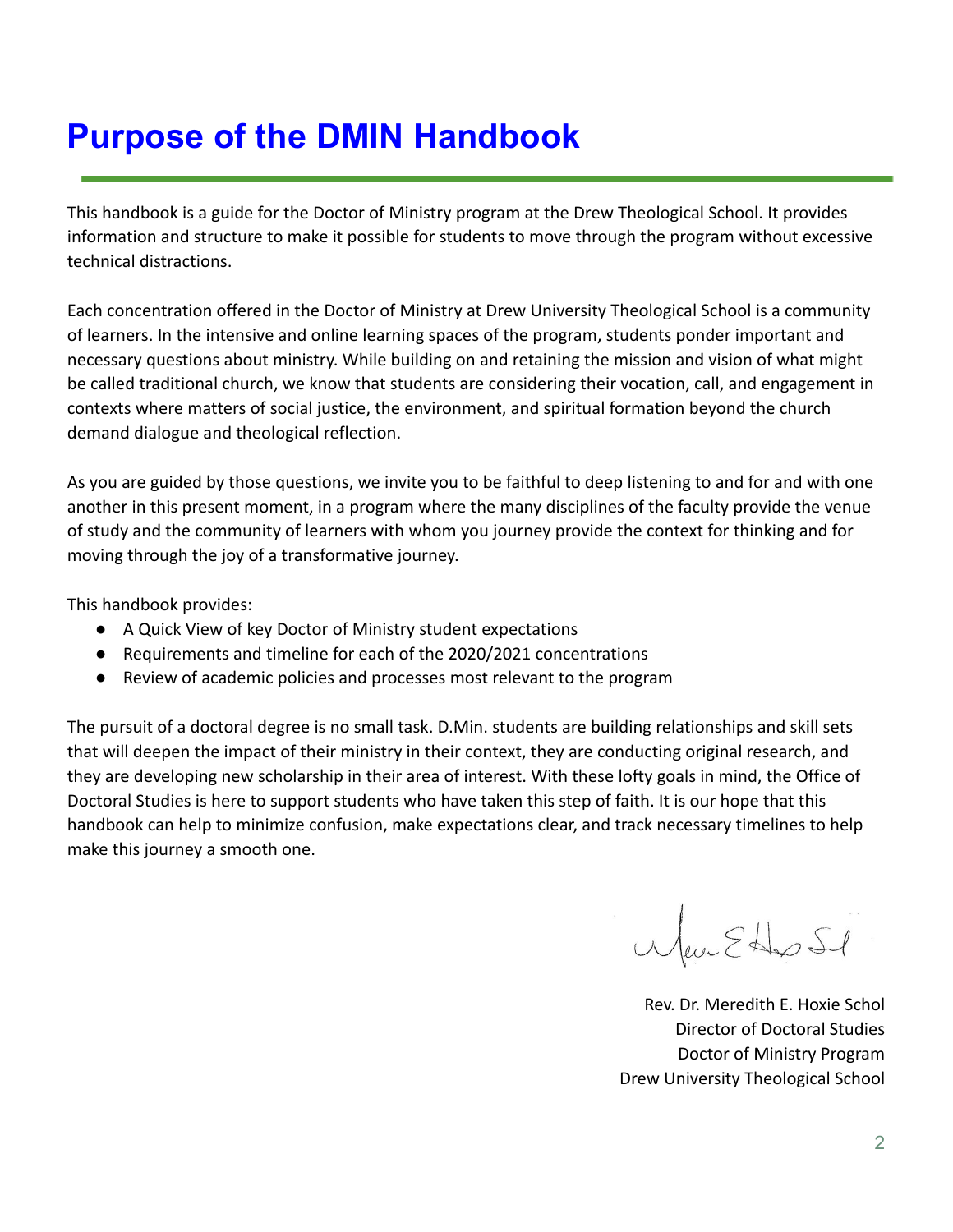# **Table of Contents**

| <b>Purpose of the DMIN Handbook</b>          | $\mathbf{2}$     |
|----------------------------------------------|------------------|
| A Quick View of DMIN Student Expectations    | 4                |
| The DMIN Program for Entering 2020 Students  | $\boldsymbol{6}$ |
| Completing the Doctor of Ministry Program    | $\overline{7}$   |
| <b>Concentrations for Fall 2020 Students</b> | 10               |
| Courageous Leadership in a Changing Culture  | 10               |
| Pilgrimage and Spirituality                  | 12               |
| Women's Religious Leadership                 | 14               |
| <b>Frequently Asked Questions</b>            | 15               |
| <b>Registration Status</b>                   | 20               |
| <b>Academic Standing</b>                     | 22               |
| <b>Standards of Academic Integrity</b>       | 23               |
| <b>Drew University Offices</b>               | 24               |
| <b>Forms</b>                                 | 25               |

Last Revised 25 July 2020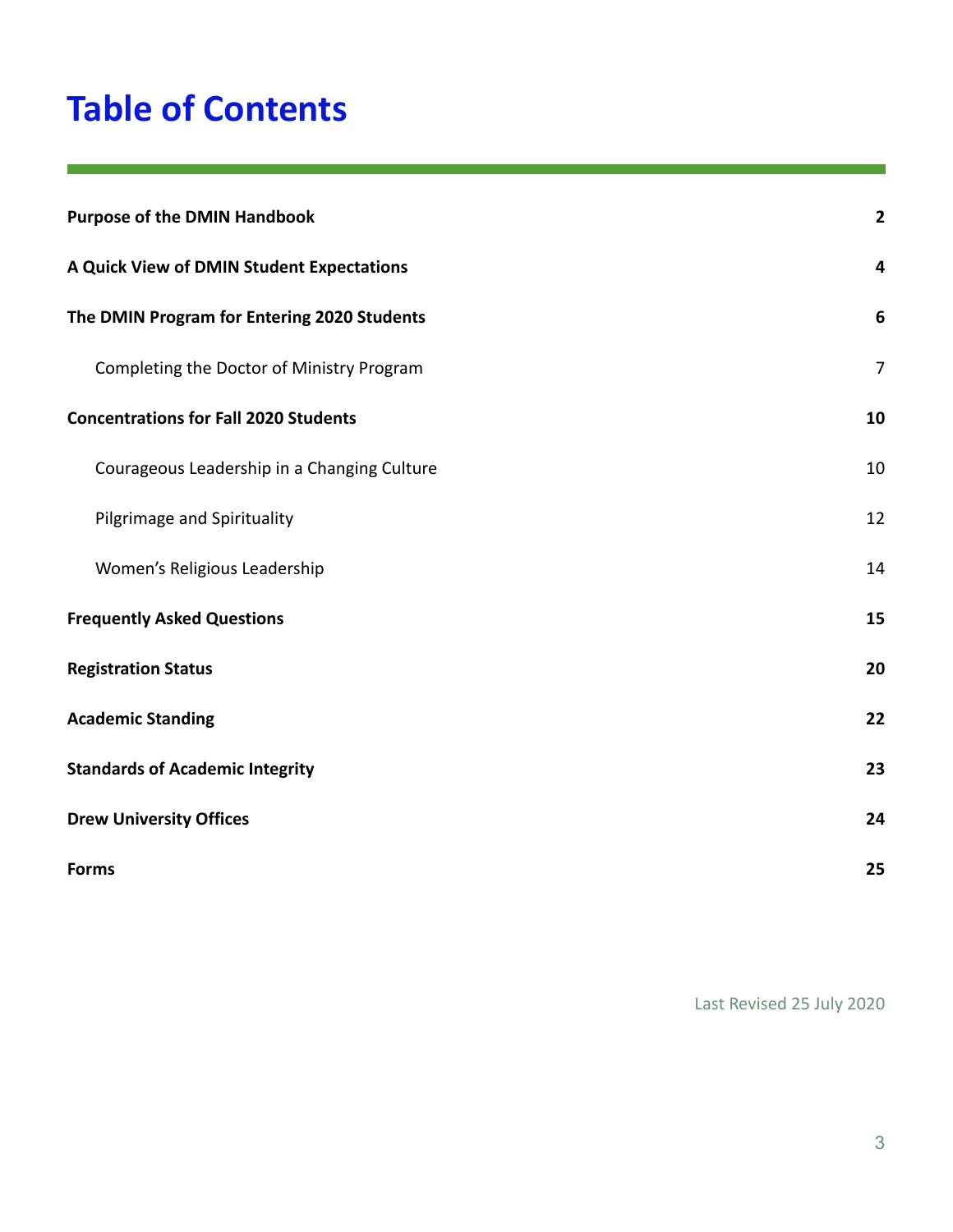### <span id="page-3-0"></span>**A Quick View of DMIN Student Expectations**

## Use your Drew email

**Always** use your Drew email account or have set it to auto-forward to the email address that you access most frequently. Staff and faculty will send important official notices only to your Drew University email account and you will need to be logged in with these credentials to access many of the documents stored on Google Drive.

### $\sqrt{ }$  When you are present, be fully present

All Doctoral of Ministry courses are held on an intensive schedule or online. These condensed schedules and virtual learning spaces are designed for the life demands professionals but also require intentionality and commitment. Students are expected to attend all classes for the complete allotted time. You *cannot* be fully present in an online class while driving or on the phone in a busy location. If, for reasons of illness or dire emergency you must miss all or part of a scheduled class or meeting, be sure to alert the faculty person(s) involved ahead of the scheduled class time.

## $\sqrt{ }$  Pay attention to Drew's deadlines and policies

Although D.Min. students learn in different times and spaces than other Drew students, you are nonetheless expected to work within Drew policies and procedures. Familiarize yourself with the deadlines related to withdrawals, grade extensions, and academic petitions. Information can be found on the Registrar's office page on the [Treehouse](http://www.drew.edu/home/) website. You can access this with your Drew email account and ID number.

## $\sqrt{\phantom{a}}$  Keep Drew informed

Report changes in your address and phone number, your ministry location, your research or project proposal and project timetable, etc. to the Director of Doctoral Studies and your advisors in a timely way.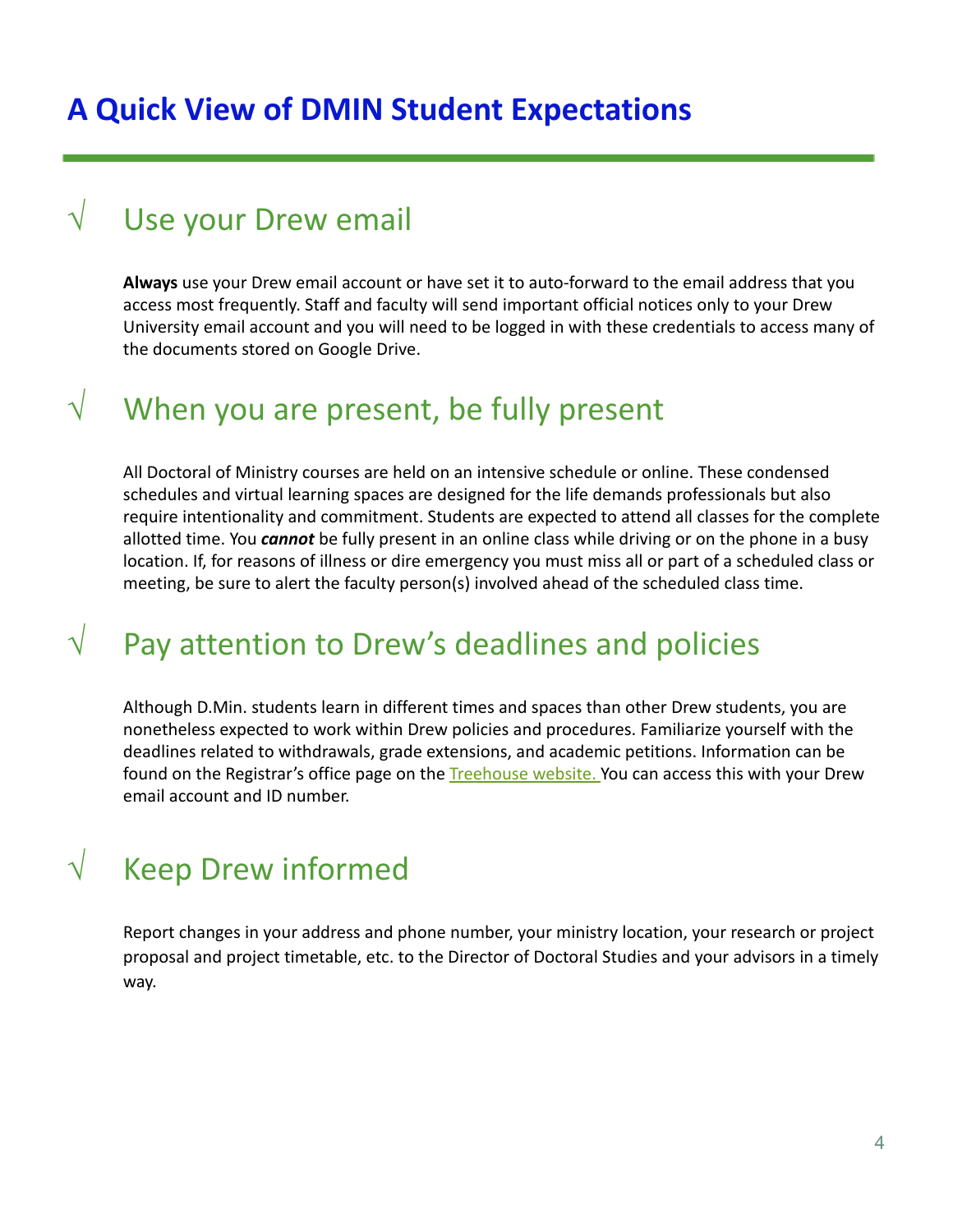# √ Drew Health Services

Even though this program is low-residence, *every* student must have **updated vaccination records** on file with Drew University Health Services. For incoming Summer 2020 DMIN students, your health records must be filed before **Sept 15, 2020**. Without updated records, admitted students will be prevented from registering beyond the first semester. Specific information, health services offices and links can be found on the Drew Treehouse website. <http://www.drew.edu/health-services/>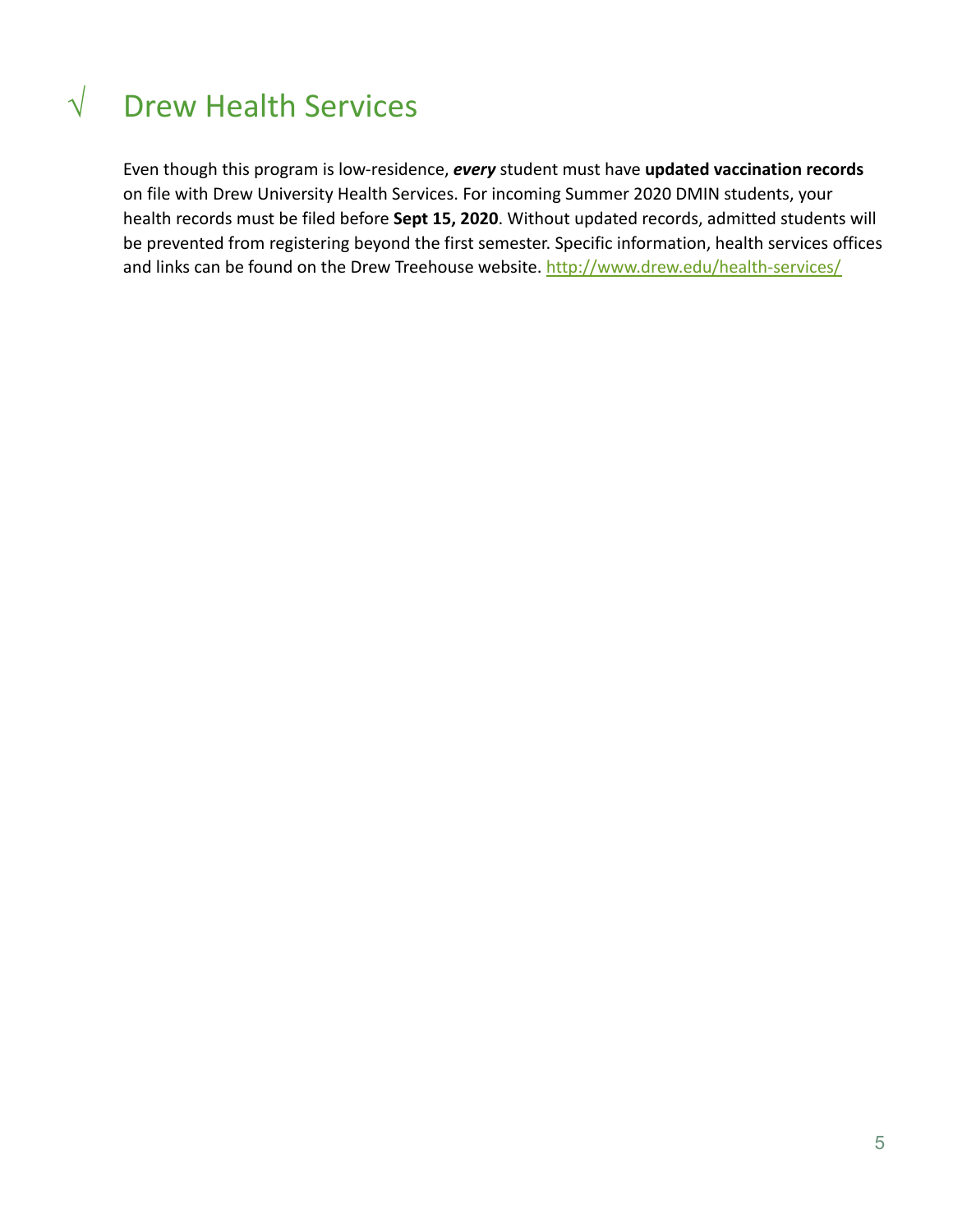# <span id="page-5-0"></span>**The DMIN Program for Entering 2020 Students**



| <b>DEGREE REQUIREMENTS</b>                                                                                                              | Number of Credits |
|-----------------------------------------------------------------------------------------------------------------------------------------|-------------------|
| <b>SUMMER 2020: Intensive Session</b>                                                                                                   |                   |
| DMIN 701: Context and Change: Introduction to the Doctor of Ministry                                                                    | 3                 |
| DMIN 712: Women, Religion & Society<br>OR DMIN 706: Pilgrim Spirituality<br>OR DMIN 950: Religion, Faith, and Finance for Social Impact | 3                 |
| FALL 2020: Summer Completion Registration                                                                                               |                   |
| DMIN 701: Context and Change (Completion)                                                                                               | 0                 |
| Beginning SPRING 2021: Coursework                                                                                                       |                   |
| 4 cohort courses (D.Min. students take no more than 6 credits per semester)                                                             | 12                |
| Beginning Fall 2021 or after completion of coursework: Professional Project                                                             |                   |
| DMIN 977 Research Module 1: Theological and Biblical Research and Reflection<br>(plus completion semester in Spring)                    | 6                 |
| DMIN 978 Research Module 2: Contextual Leadership Project<br>(plus completion semester in Spring)                                       | 6                 |
| <b>TOTAL CREDITS</b>                                                                                                                    | 30                |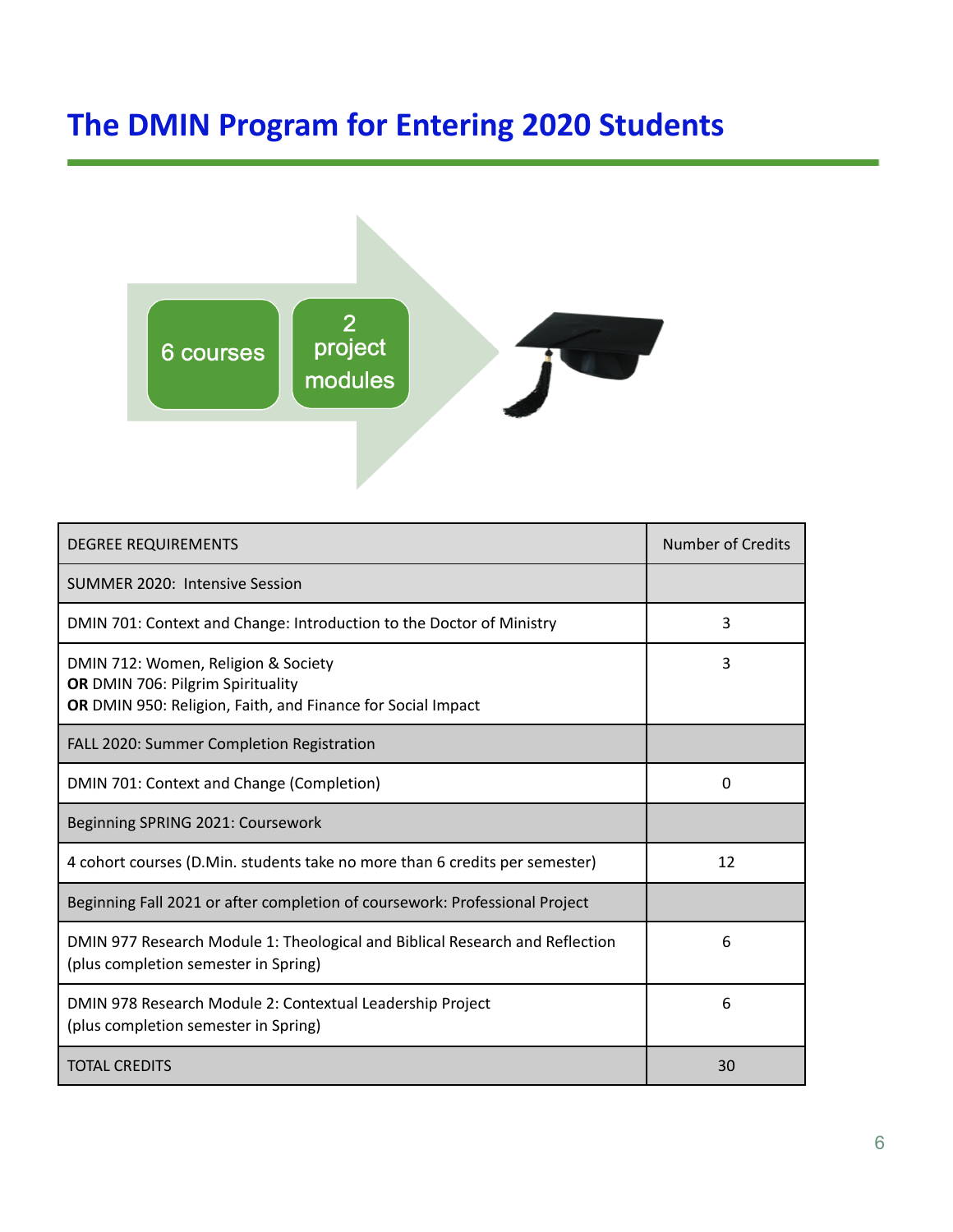<span id="page-6-0"></span>The Doctor of Ministry (DMIN) is the most advanced research degree in the practice of ministry. The program is normally completed in three years of study including two summer semesters.

#### **Summer 2020 Intensives and Fall 2020 Completion**

The first two courses of the program are offered in a three-week summer session at the end of July into the first week in August. In 2020, these courses are offered 100% online on Zoom during the three week intensive period. Students receive the syllabi for the courses in advance and are expected to prepare reading and writing for the courses before arrival.

In the fall of 2020, DMIN students register for a completion course--at no additional cost (CRN 11402). During this semester, students meet with faculty for additional online meetings as well as coaching and recommendations for developing writing and research skills as needed. All students also receive a narrative evaluation of their work and a rubric assessment of their preparedness for doctoral-level study. Please note that in order to be cleared to register for the completion course, students must complete the health forms required by the University.

All courses in your program are graded on a qualitative scale. As doctoral students, you are expected to do excellent work ("Q" for qualified) or exceptional work ("QD" for qualified with distinction). The successful Doctor of Ministry student must complete all coursework receiving no more than one "NQ" (does not qualify), and completing a professional doctoral project approved by their faculty adviser and assigned reader.

#### **Coursework: Beginning in Spring 2021**

After the first 2 courses are successfully completed, students take four more courses for a total of 18 credits of coursework. Each concentration has specific courses available to complete this portion of the program. See below for more information about cohort courses.

Students normally take two courses each in Spring and Summer 2021. For your planning, please consider the following information:

● **Time expectations:** For each 3-credit online course, students should expect to spend about twelve hours per week on study, course activities and assignments, and interaction with content and colleagues in online spaces. For weeklong intensives, students spend about 35 hours in class over a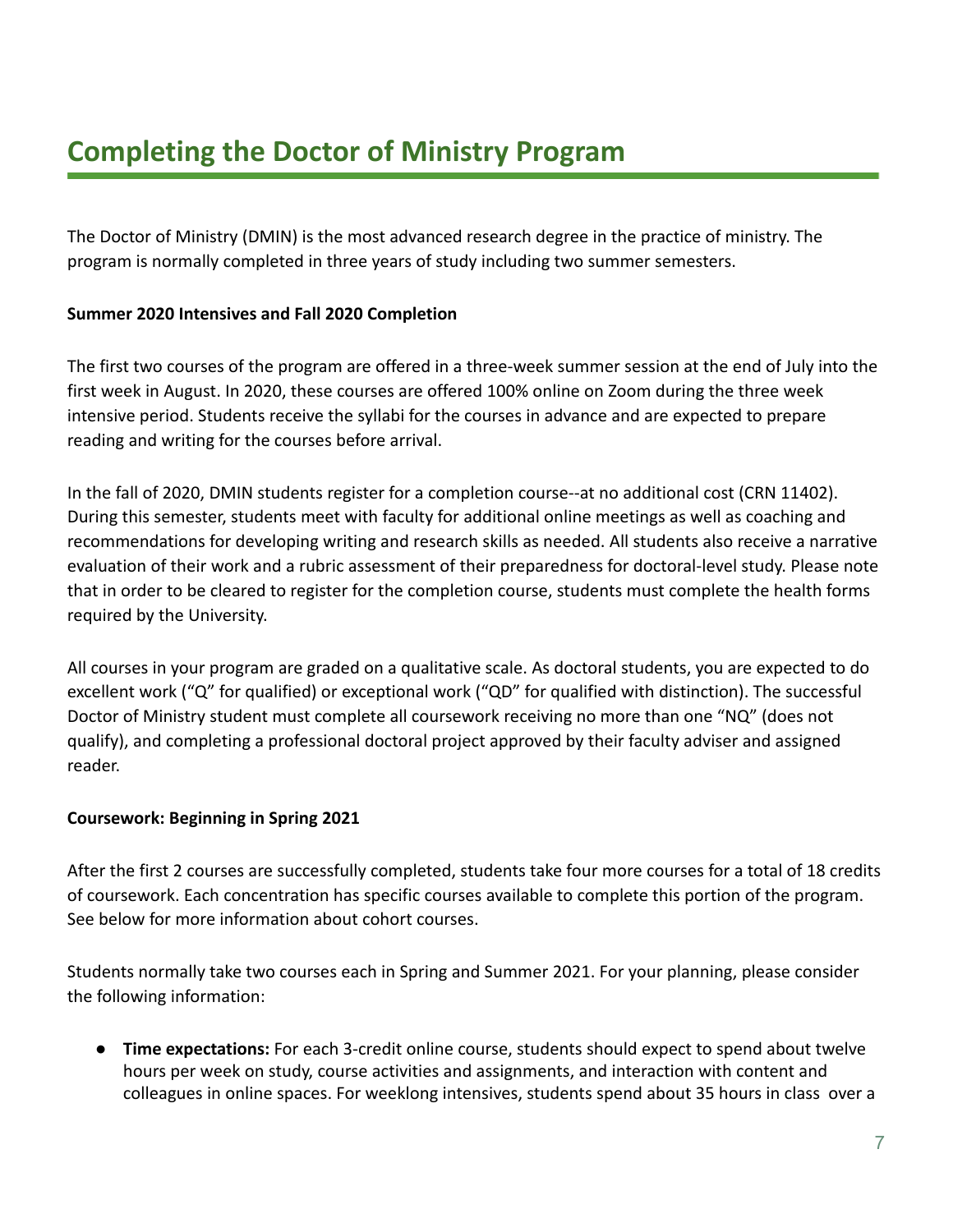five-day period. Students also spend about six hours per week before and after the intensive preparing for and completing the work of the course.

- **Financial Matters**. Students must resolve their tuition bills each semester before being allowed to proceed to the next semester. If students wish to qualify for federal loans in a particular semester, they must enroll in 6 credits that semester. Doctor of Ministry is a part-time professional program. Thus, Doctor of Ministry students are limited to 6 credits maximum in any particular semester.
- **Readiness for the Project Phase:** During coursework, students should access resources from the [Center for Academic Excellence](https://www.drew.edu/center-academic-excellence/#:~:text=The%20Center%20for%20Academic%20Excellence%20(CAE)%20is%20a%20one%2D,other%20courses%20through%20special%20requests.) related to writing and research for graduate students in order to be prepared for the professional project.

#### **Professional Project: Beginning in Fall 2021**

A Doctor of Ministry project is a body of work that advances your leadership competence and makes a significant contribution to your ministerial context. The project is completed in two six-credit modules.

In DMIN 977: Research Module 1, offered in Fall 2021 and continuing in Spring 2022, students begin to thematize and explore a 25-page paper that will demonstrate a capacity to research, develop, and articulate a theologically and biblically reflective set of themes characterized by coherence and depth. This paper informs the second required paper of Research Module 2.

Students in DMIN 977 identify project themes and resources, develop annotated bibliographies, research and discuss findings in synchronous and asynchronous online meetings, and develop written work with peer and faculty feedback. Writing assistance is available to students to provide feedback on argument, organization, and style. As DMIN 977 is 6 credits, it represents two courses worth of work. Thus, students normally register for DMIN 977 Completion in the spring semester in order to write, refine, and polish the final paper.

Students must complete the paper and receive a Q or QD in DMIN 977 before continuing to DMIN 978. Rubrics for each module are provided to define a qualifying achievement. While attendance, participation, and progress is expected of the student, however this is not sufficient to pass the module.

In the Fall of 2022, students register for DMIN 978 Research Module 2**.** In this module, you develop a project proposal that must be approved by a faculty advisor and assigned reader. The module is then completed with a write-up of a 50-page professional project demonstrating leadership skills by relating theological-biblical themes (developed in the first paper) to mobilize and effect change within your ministry context. Module 2 is completed under the guidance of a faculty member in the area of study most suited to the student's interest. A committee of 3-4 persons drawn from your ministry setting will serve as both a sounding board and support for the student in developing the project or issue and participate in part of the evaluation process in dialogue with your faculty mentor and an approved professional mentor.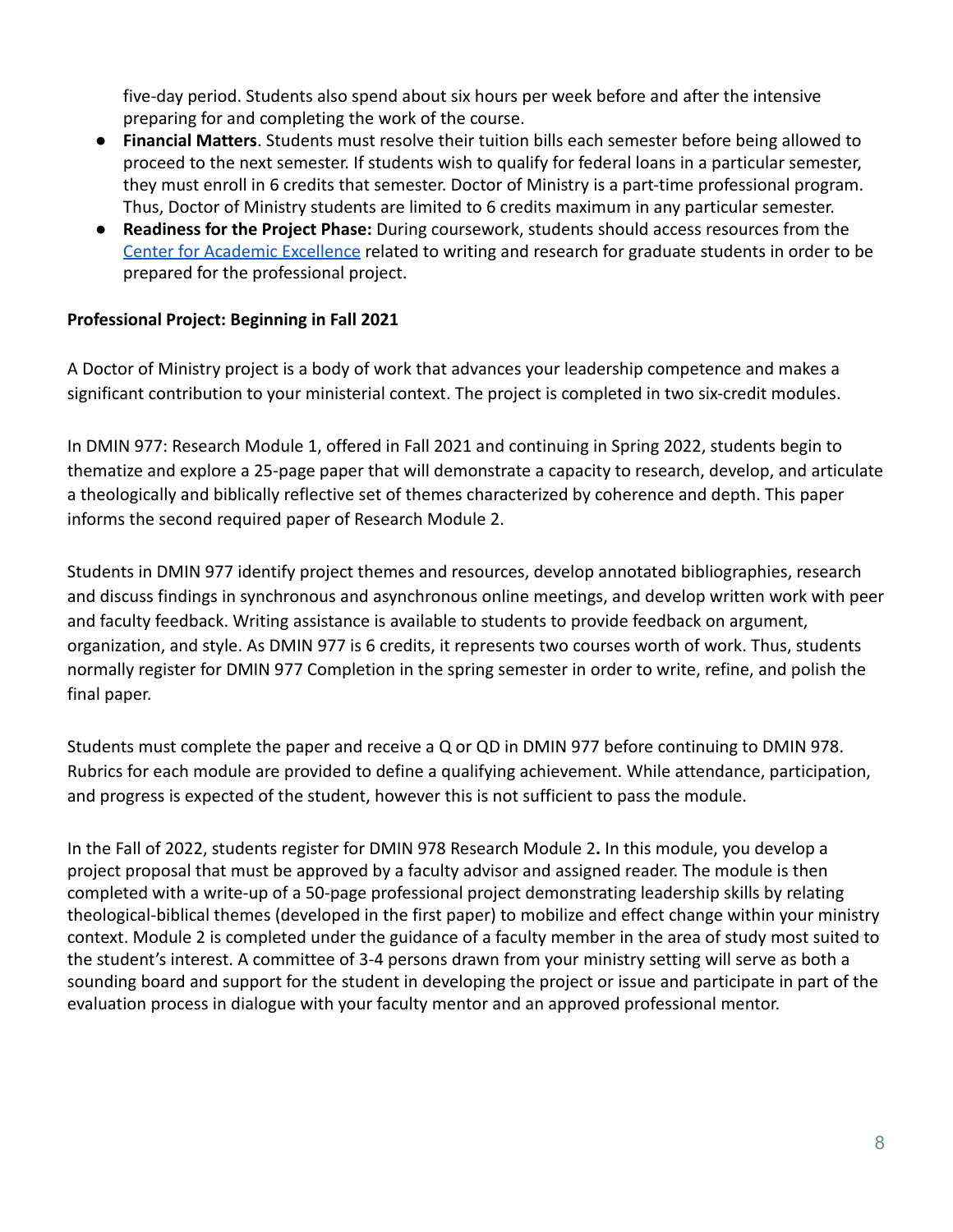As with Research Module 1, students normally register for DMIN 978 Completion (no fee) in the semester following Research Module 2 in order to continue to develop, hone, and finalize the doctoral project.

Any student who needs additional semesters following DMIN 978 - Completion will be required to register for DMIN 966 Continuous Registration. This course carries a continuous registration fee.

#### **Graduation**

Doctoral candidacy is conferred upon those who have not received more than one NQ in coursework, have an approved proposal on file in the Office of Doctoral Studies, and have submitted their doctoral project to the library according to the published deadlines and style requirements.

Students may complete the degree in August, December, or May of each year. Commencement exercises are held in May of each year for all students who have completed their degrees in the August or December prior to each Commencement.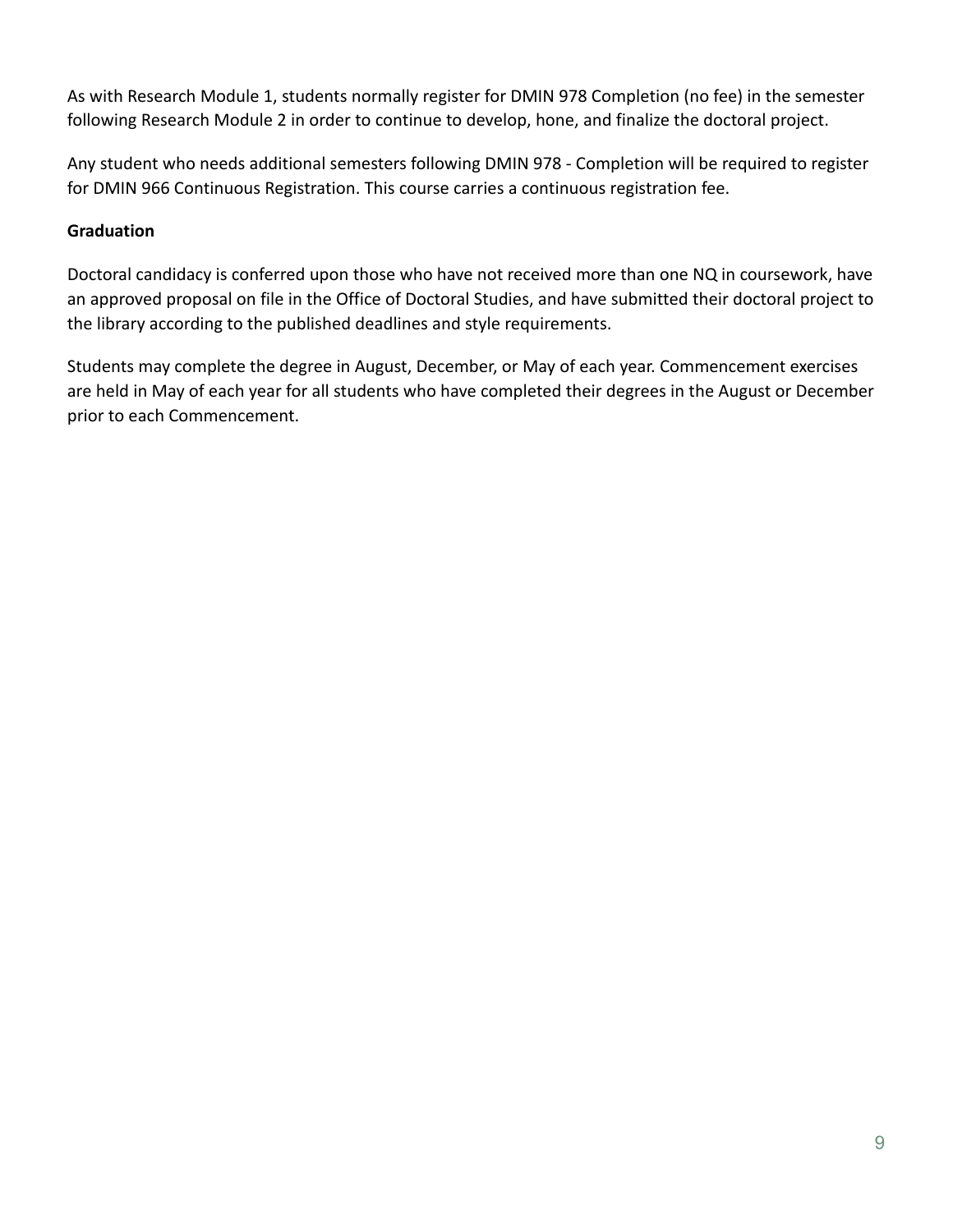# <span id="page-9-0"></span>**Concentrations for Fall 2020 Students**

#### <span id="page-9-1"></span>Courageous Leadership in a Changing Culture

The Courageous Leadership (COLE) concentration is designed for students wishing to work closely with the Madison-based Drew faculty and pursue study in alignment with the Theological School's vision and mission to "empower creative thought and courageous action to advance justice, peace, and the love of God, neighbor, and the earth."

Because the Doctor of Ministry is a professional degree, all COLE students are **required to be in a ministry context while in the program**. The online and intensive elective courses for this concentration all have direct relevance to the practice of ministry and develop skills in theological and biblical reflection in relation to the variegated contexts of ministry. While some electives may speak directly to a student's interest, individual specialties are most directly determined and developed in the focus of the professional leadership project in the last 12 credits of the program.

The program begins with the 2020 summer intensive and fall completion sequence. In Spring 2021, COLE students have course format and timing options during their coursework:

- **Mode:** If you cannot travel to Drew for the intensive course in a semester, you can take 1 or 2 of the 100% online courses without having to travel. If you take all online electives, then you do not need to travel to New Jersey to complete the program.
- **● Timing**: If you prefer to move at a slower pace, you can take 3-credit electives each semester (Spring 2021, Summer 2021, Fall 2021, Spring 2022), and move to Research Module 1 in Fall 2022. Please note that federal loans are not available to DMin students who enroll for only 3 credits in any semester.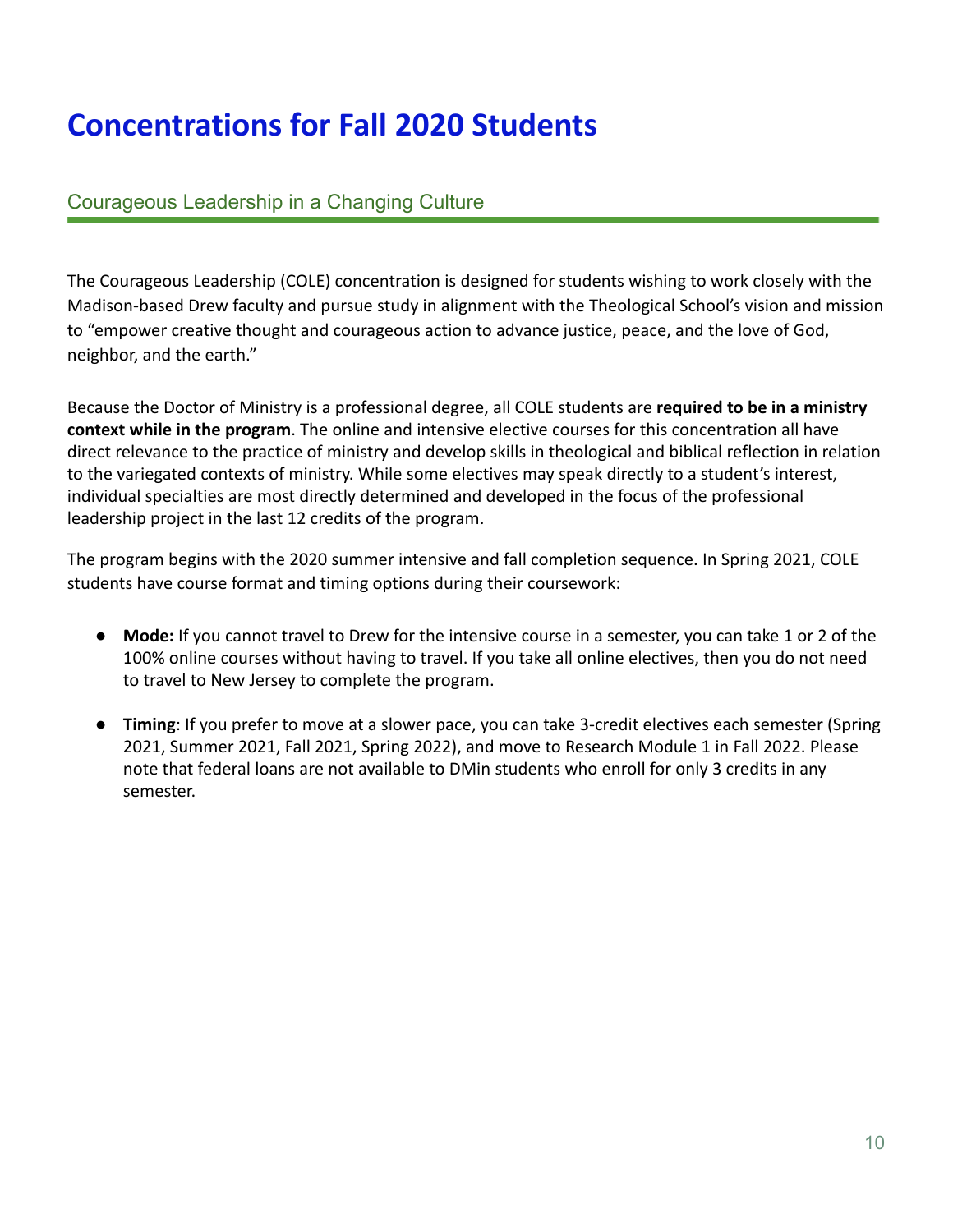These sample schedules provide an overview of possible timelines for completing the entire program:

| Regular pace (3 academic years)                   | Consistently part-time study (4 academic years)      |
|---------------------------------------------------|------------------------------------------------------|
| Summer 2020                                       | Summer 2020                                          |
| DMIN 701: Context and Change: Introduction to     | DMIN 701: Context and Change: Introduction to the    |
| the Doctor of Ministry                            | Doctor of Ministry                                   |
| DMIN 712: Women, Religion & Society - or -        | DMIN 712: Women, Religion & Society - or -           |
| DMIN 706: Pilgrim Spirituality - or -             | DMIN 706: Pilgrim Spirituality - or -                |
| DMIN 950: Religion, Faith, and Finance for Social | DMIN 950: Religion, Faith, and Finance for Social    |
| Impact                                            | Impact                                               |
| <b>Fall 2020</b>                                  | <b>Fall 2020</b>                                     |
| Context and Change completion/assessment          | Context and Change completion/assessment             |
| Spring 2021                                       | Spring 2021                                          |
| <b>COLE Elective</b>                              | <b>COLE Elective</b>                                 |
| <b>COLE Elective</b>                              |                                                      |
| Summer 2021                                       | Summer 2021                                          |
| <b>COLE</b> elective                              | <b>COLE Elective</b>                                 |
| <b>COLE</b> elective                              |                                                      |
| <b>Fall 2021</b>                                  | <b>Fall 2021</b>                                     |
| DMIN 977 Research Module 1: Theological and       | <b>COLE Elective</b>                                 |
| <b>Biblical Research and Reflection</b>           |                                                      |
| Spring 2022                                       | Spring 2022                                          |
| DMIN 977 - Completion                             | <b>COLE Elective</b>                                 |
| <b>Fall 2022</b>                                  | <b>Fall 2022</b>                                     |
| DMIN 978 Research Module 2: Contextual            | DMIN 977 Research Module 1: Theological and Biblical |
| Leadership Project                                | <b>Research and Reflection</b>                       |
|                                                   |                                                      |
| Spring 2023                                       | Spring 2023                                          |
| DMIN 978 - Completion and May graduation          | DMIN 977 - Completion                                |
| <b>Fall 2023</b>                                  | <b>Fall 2023</b>                                     |
|                                                   | DMIN 978 Research Module 2: Contextual Leadership    |
|                                                   | Project                                              |
| Spring 2024                                       | Spring 2024                                          |
|                                                   | DMIN 978 - Completion and May graduation             |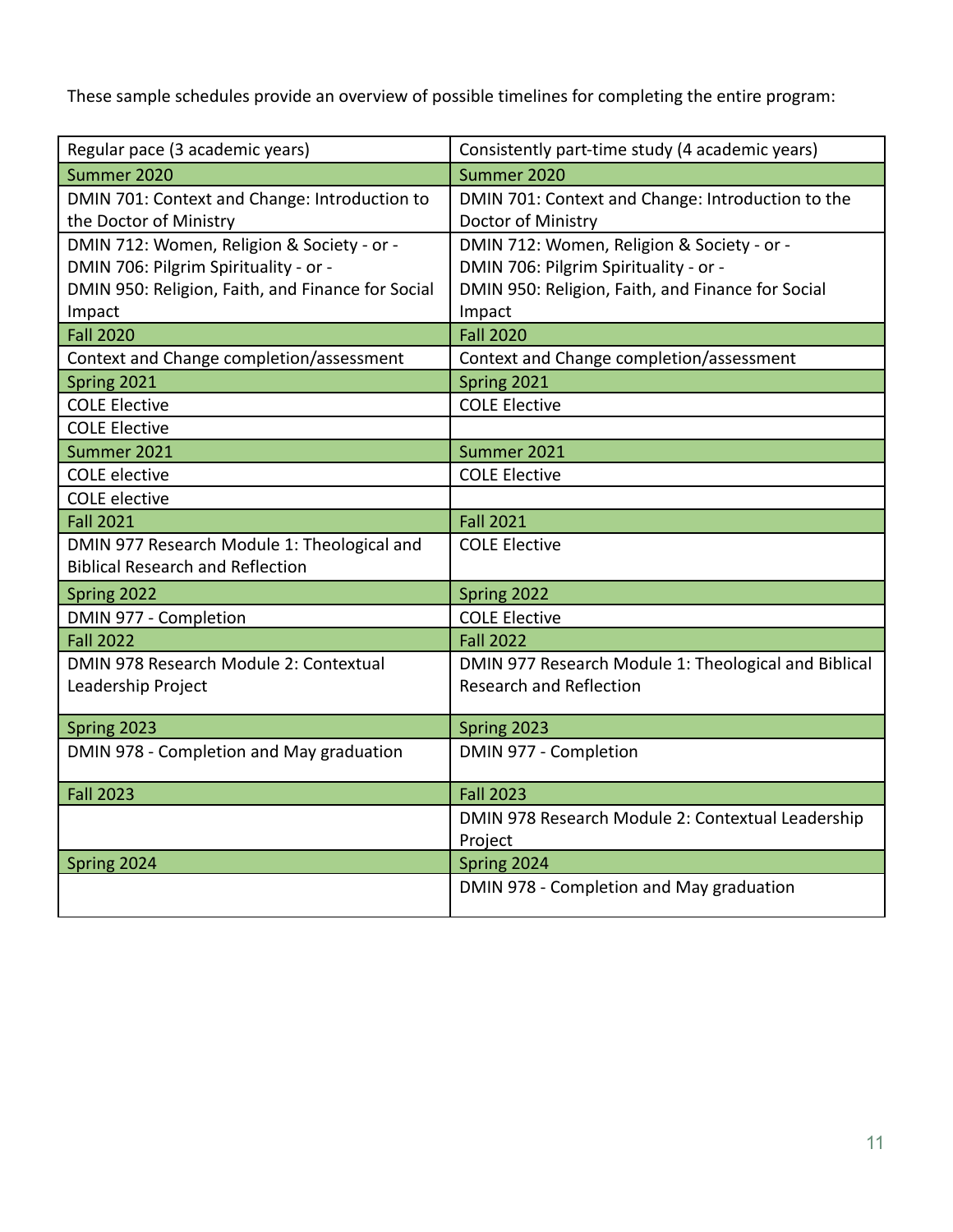#### <span id="page-11-0"></span>Pilgrimage and Spirituality

Taking an innovative approach to the pilgrim life, this concentration offers practical, transformative applications of the ideas of pilgrimage and spirituality for church leadership, spiritual formation, congregational development, and Christian service. Engaging biblical, historical, and contemporary sources, the program explores incarnational and metaphorical theology, the social applications of pilgrim spirituality, the utility of pilgrim values for ecumenical, multicultural, and interfaith relations, and the importance of civil and secular pilgrimage, including concepts of commemoration, place, and memory.

This Pilgrimage Program is directed by **[Dr. Rodney](mailto:raist@drew.edu) Aist** (PhD and MA Wales; MDiv Duke; BA SMU). A veteran of the Camino de Santiago, Dr. Aist has a MA in Celtic Christianity and PhD in historical theology with a research focus on Christian pilgrimage to Jerusalem before the Crusades. His current research interests include a methodology for pilgrim spirituality and its applications for social justice, Christian formation, and the parish life. Dr. Aist will teach in the cohort as well as direct student projects in Research Module 1 & 2.

The program is completed in three years of study and includes expectations of both group and individual travel. During DMIN 977, the cohort will travel together to Israel for a pilgrimage experience followed by a time of cohort reflection. Details about this trip will be shared with the cohort by Dr. Aist, however, students should plan on likely traveling during the latter part of January-early February, 2022. This immersive group travel experience will include an additional travel fee of approximately \$1500.

Additionally, in DMIN 978, students will propose and complete individual pilgrimage travel in relation to their project plans. All travel expenses associated with this are the responsibility of the student.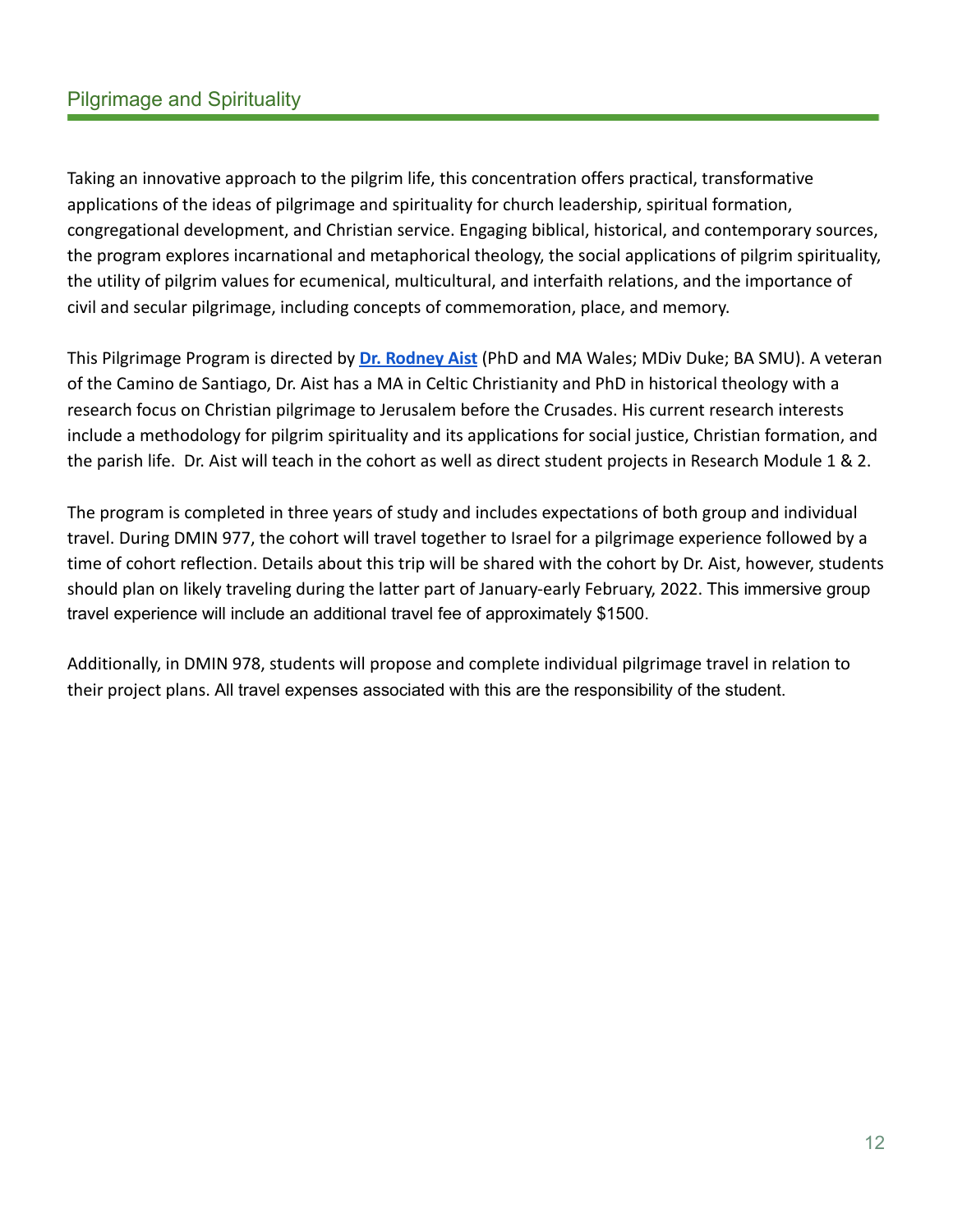Students follow a cohort curriculum for the program:

| <b>REQUIREMENTS</b>                                                                                                                                      | <b>Number of Credits</b> |
|----------------------------------------------------------------------------------------------------------------------------------------------------------|--------------------------|
| SUMMER 2020                                                                                                                                              |                          |
| <b>DMIN 701:</b> Context and Change: Introduction to the Doctor of Ministry                                                                              | 3                        |
| <b>DMIN 706: Pilgrim Spirituality</b>                                                                                                                    | 3                        |
| FALL - 2020 (Completion semester)                                                                                                                        | $\Omega$                 |
| <b>SPRING 2021</b>                                                                                                                                       |                          |
| <b>Online course: Place and Memory (Aist)</b>                                                                                                            | 3                        |
| <b>On campus intensive, March 8-12, 2021: Spirituality of Struggle (West)</b>                                                                            | 3                        |
| <b>SUMMER 2021</b>                                                                                                                                       |                          |
| <b>On campus intensive, July 19-23, 2021: Contemporary Spiritualities (McEntee)</b>                                                                      | 3                        |
| <b>Online course: TBD</b>                                                                                                                                | 3                        |
| <b>PROFESSIONAL PROJECT</b>                                                                                                                              |                          |
| Research Module 1: Pilgrimage as Theological Method (Fall 2021 - Spring 2022)<br>Including group travel to the Holy Land (save January or February 2021) | 6                        |
| Research Module 2: Spirituality in Context (Fall 2022 - Spring 2023)<br>Including individual pilgrimage travel                                           | 6                        |
| <b>TOTAL CREDITS</b>                                                                                                                                     | 30                       |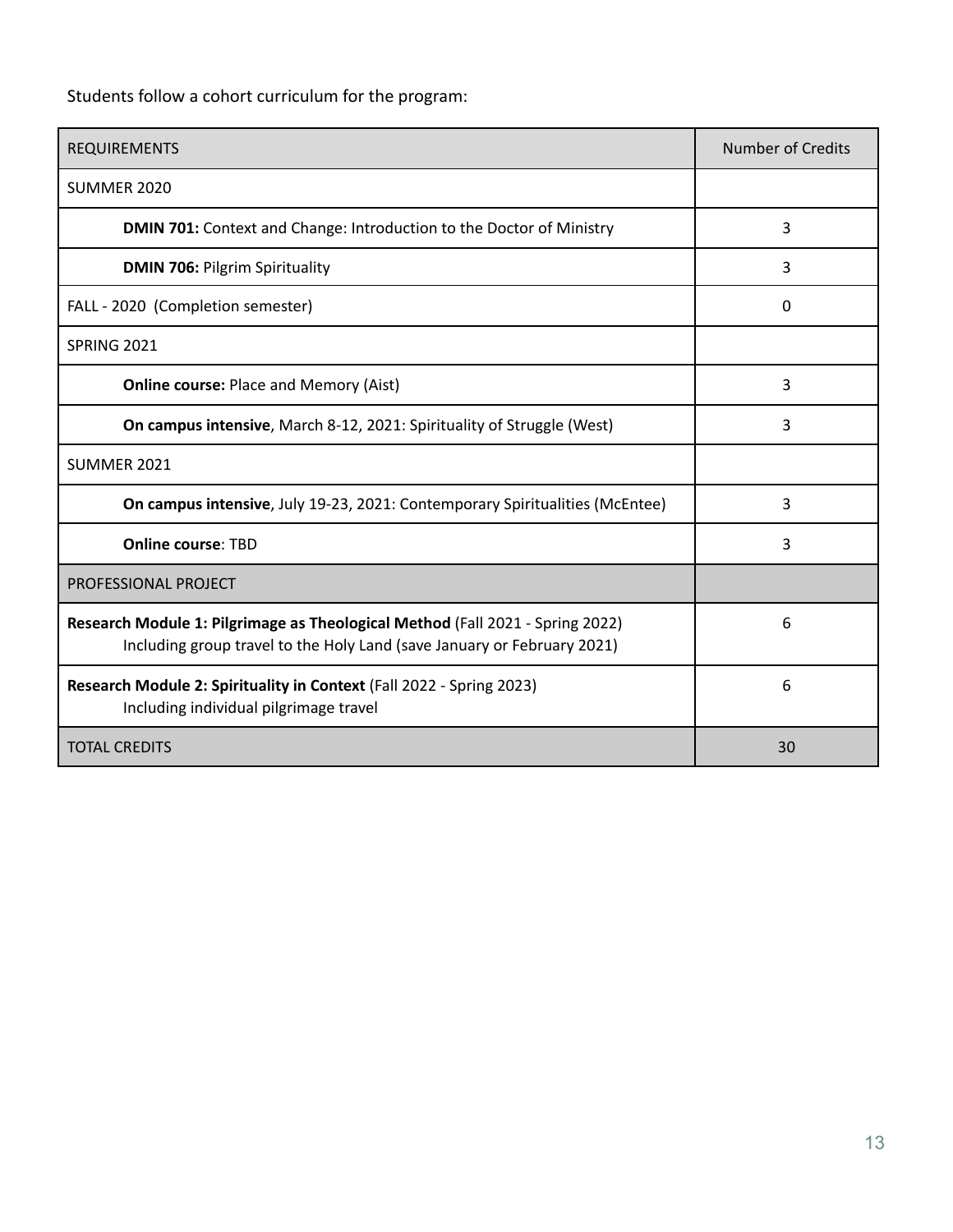#### <span id="page-13-0"></span>**Women's Religious Leadership**

The Women's Religious Leadership (WRL) concentration explores the wisdom, skills, and collaborations that emerge from women's historical and contemporary leadership as well as feminist and womanist theology and theory. Students involved in this DMIN concentration will learn from and develop women's efforts in the U.S. and across the globe to be fully enfranchised in their religious traditions no matter their age, status, or sexual orientation.

In coursework and/or project phase, students in WRL cohort work with prominent women scholars, including several from the Theological School faculty: Althea Spencer Miller, Traci West, Kate Ott, Laurel Kearns, Melanie Johnson-DeBaufre, Angella Son, Danna Nolan Fewell, Meredith Hoxie Schol, and Tanya Linn Bennett.

The program is completed in three years of study. Students follow a cohort curriculum for the program

| <b>DEGREE REQUIREMENTS</b>                                                                      | <b>Number of Credits</b> |
|-------------------------------------------------------------------------------------------------|--------------------------|
| SUMMER 2020                                                                                     |                          |
| DMIN 701: Context and Change: Introduction to the DMIN                                          | 3                        |
| <b>DMIN 712: Women, Religion &amp; Society (Spencer-Miller)</b>                                 | 3                        |
| FALL 2020 - Completion semester                                                                 |                          |
| <b>SPRING 2021</b>                                                                              |                          |
| <b>Online:</b> Lives of Commitment: Feminist/Womanist Religious Resources (Ott)                 | 3                        |
| On campus intensive, March 8-12, 2021: Spirituality of Struggle (West)                          | 3                        |
| <b>SUMMER 2021</b>                                                                              |                          |
| On campus intensive, July 19-23, 2021: Wo/men's Leadership and Scripture<br>(Johnson-DeBaufre)  | 3                        |
| <b>Online:</b> WRL Course - Ministerial Entrepreneurship (TBD)                                  | 3                        |
| PROFESSIONAL PROJECT: Beginning fall after completion of coursework                             |                          |
| DMIN 977 Research Module 1: Theo/Ethical Reflections on Leadership<br>(Fall 2021 - Spring 2022) | 6                        |
| DMIN 978 Research Module 2: Professional Leadership Project<br>(Fall 2022 - Spring 2023)        | 6                        |
| <b>TOTAL CREDITS</b>                                                                            | 30                       |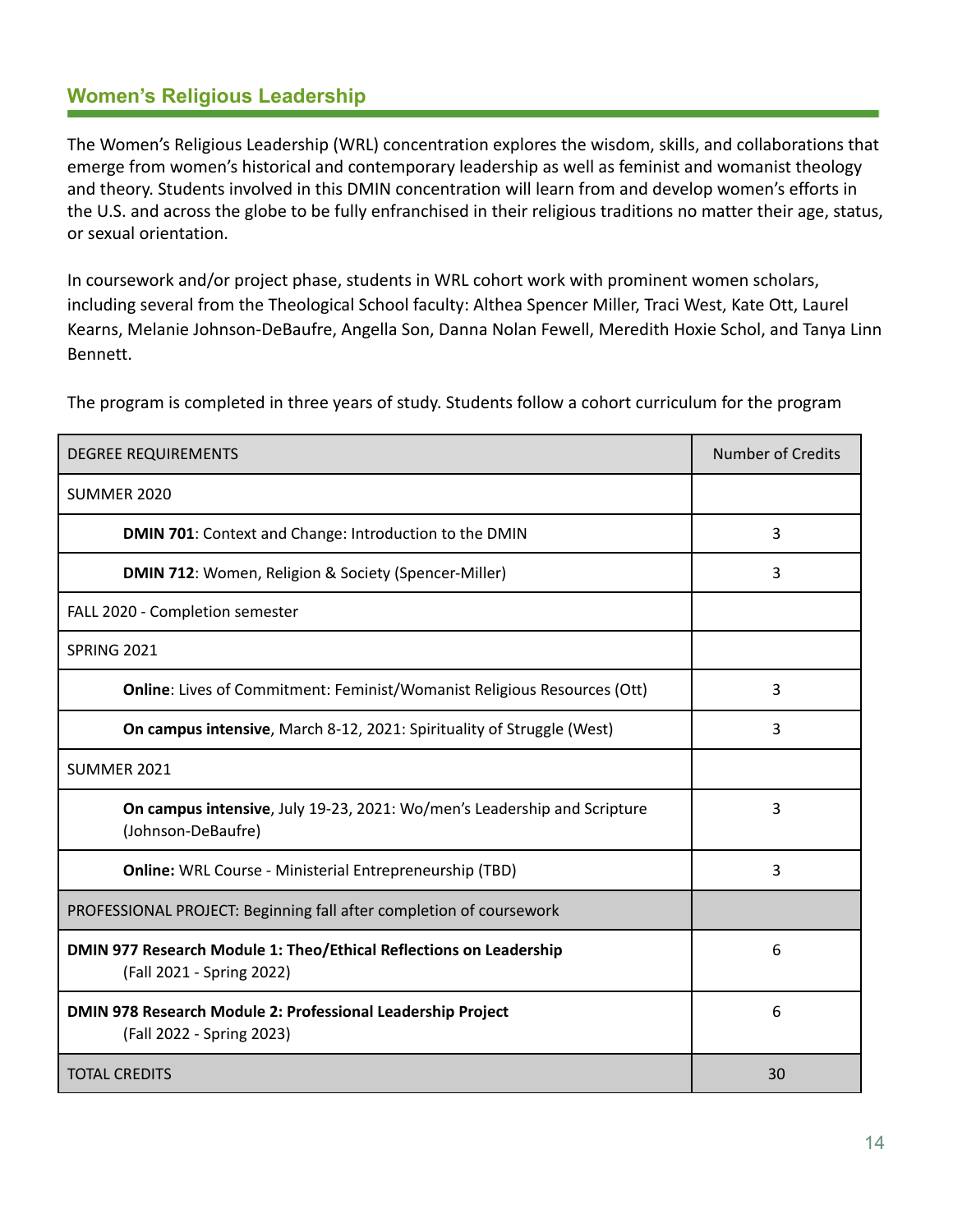<span id="page-14-0"></span>The Theological School Academic Policies are published annually in Drew University's Theological School Catalog. This document can be accessed in its entirety from the [Registrar's webpage](http://www.drew.edu/registrars-office/). If there is any contradiction between this Catalog and the FAQs below, the Catalog dated to the student's semester of entrance takes precedence.

### **How long do I have to complete the program?**

The Drew Doctor of Ministry Program concentrations are designed to be completed within three years, comprised of at least six registered semesters. After three years, continuing students who have not yet completed their project may maintain their matriculation for an additional four semesters before being withdrawn from the program. All candidates must complete the program within five years. Leaves of absence are not included in the five-year total time (see the Registration Status section below).

### **Who is my advisor?**

For the coursework portion of your degree, the **Director of Doctoral Studies** (Meredith Hoxie Schol) is your primary advisor. You are encouraged to discuss your work with faculty members in courses and as recommended by the Director. At the project phase, you will begin working with a faculty advisor who will be your academic mentor through the completion of your professional project.

### **Is Drew housing available for the intensive weeks?**

University housing at Drew is very limited in the summer (and unavailable during the Fall/Spring semester intensives.) You are encouraged to look into local hotels and home-sharing (eg. AirBnB or [Places4Students](https://www.places4students.com/Places/School?SchoolID=gKwGnVBGHlk%3D)) options during your intensive sessions.

### **What is the difference between a "completion semester" and "continuous registration"?**

DMIN students need to register for three "completion semesters" during their program. This is a placeholder that allows students to continue/complete their credits across the semester schedules kept by the rest of the university. These completion semesters are **zero credit** and **zero fee.**

Students who need continuity in course credit during these semesters for student loan deferment should be in touch with the Director of Doctoral Studies.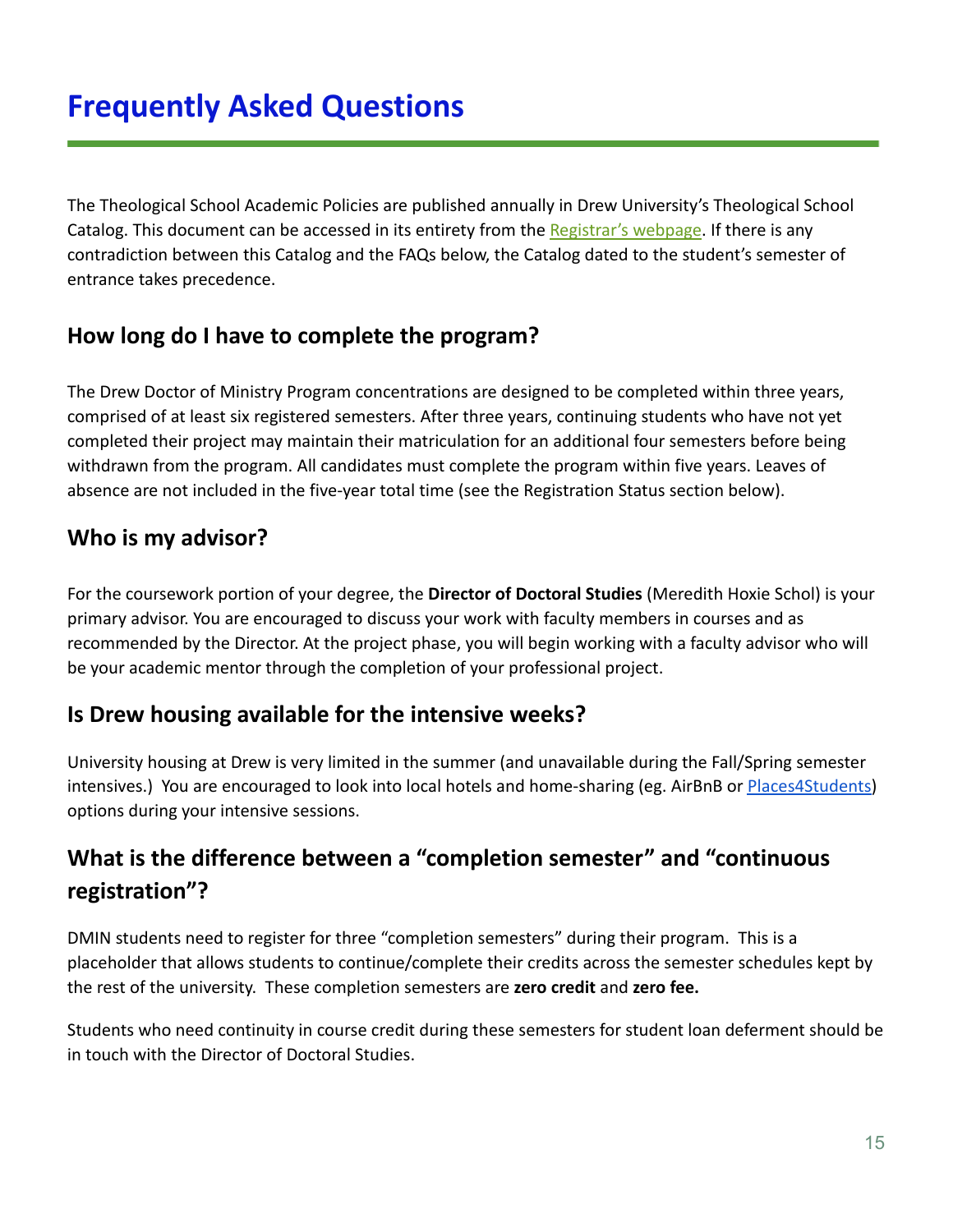Students who require additional semesters (beyond the 30 credit hours of the program) will register for "continuous registration." These semesters are zero credits but carry a continuous registration fee set by the university (approximately \$600 each semester).

#### **How is the program billed?**

Tuition for the Doctor of Ministry program is billable by the credit hour and payable each semester. Current rates and fees can be found on the Drew Business Office web page on the Theological School tab:

#### <http://www.drew.edu/fba/students-parents/tuition-and-fees-schedules/tuition-and-fees-2018-2019/>

Failure to make timely tuition payments at the time of registration, results in a hold on the student's account. In addition to tuition, each Doctor of Ministry student is responsible for travel, housing, and food costs related to attending intensive sessions.

Refunds for Doctor of Ministry students are determined by the University Policy covering students not receiving state or federal aid. Prorated charges are based upon the date of actual withdrawal. See <http://www.drew.edu/fba/students-parents/institutional-refund-policies/>

#### **What financial assistance is available?**

Students are eligible for Federal Student Loans during the semesters in which they are taking **6 or more credits**. To apply, contact the Drew University Office of Financial Aid, request, and complete the federal Free Application for Federal Student Aid (FAFSA) form for determination of need. A new FAFSA form must be completed for each year of financial need.

Military Financial Assistance and Veterans Educational Benefits may be available to some. For eligibility, you may wish to contact the Department of Veterans Affairs at 1-800-827-1000.

Since the Doctor of Ministry degree requires lay participation in the ministry project, directly benefits the church congregation or community agency, and has intrinsic programmatic value, many church or organizational boards support their ministerial leader financially and professionally. Be sure to explore congregational and denominational resources. Some denominational boards and agencies provide special scholarships and loans for professional continuing education.

For further information concerning financial aid, please contact the Drew Office of Financial Aid at 973-408-3112.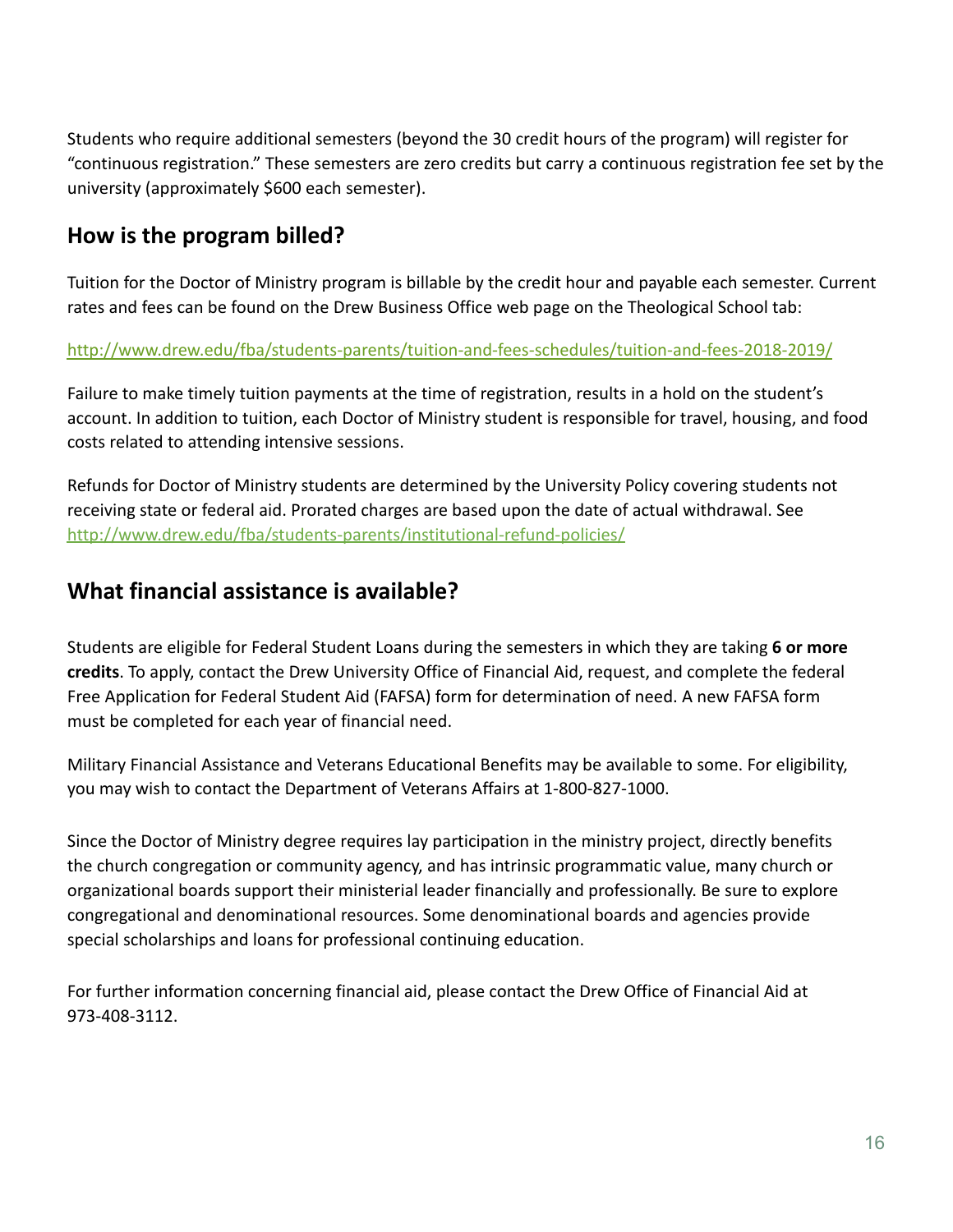### **I have an unpaid bill. Can I attend a course without registering?**

Students are required to register for courses prior to attending them. Those who are not properly registered are not permitted to attend classes and cannot receive a grade. Student accounts must be current at the beginning of each semester. Registration requests received after the Registrar's deadlines are subject to a late registration fee.

#### **Can I transfer credits into my degree?**

Students may petition to transfer up to two courses (6 credits) into the D.Min. program. Petitions for such transfer should include a written explanation of how the course relates to the degree pursued at Drew. To request a credit transfer, complete the Graduate Academic Standing petition found on the Resources for Current Theo Students [webpage](http://www.drew.edu/theological-school/resources/).

#### **What happens if I miss class?**

Students are expected to attend all class sessions and complete the course assignments within the specified time. A full day's absence amounts to a significant loss of the contact hours. Stay in close contact with your professor. A student should not expect to pass the course with an "A" grade if absent from a scheduled class.

#### **What should I do if I cannot complete a course?**

In extenuating circumstances, a student may request and be granted an extension of time in which to complete a course. Before the course ends, speak with your professor and submit a petition for an incomplete through the Graduate Academic Standing petition on the Resources for Current Theo Students [webpage.](http://www.drew.edu/theological-school/resources/)

### **Can I drop an intensive course before the first class meets?**

The last date to drop a class without a "W" or with a "W" may occur before the first meeting of an intensive course in a particular semester (see the Academic Calendar on the Registrar's webpage). In this case, students may petition to the Graduate Academic Standing Committee to drop the course without a "W" and receive a refund on tuition. Because the faculty and students are expected to prepare for the course well before it meets in person, this request will not be approved except in cases with notable extenuating circumstances.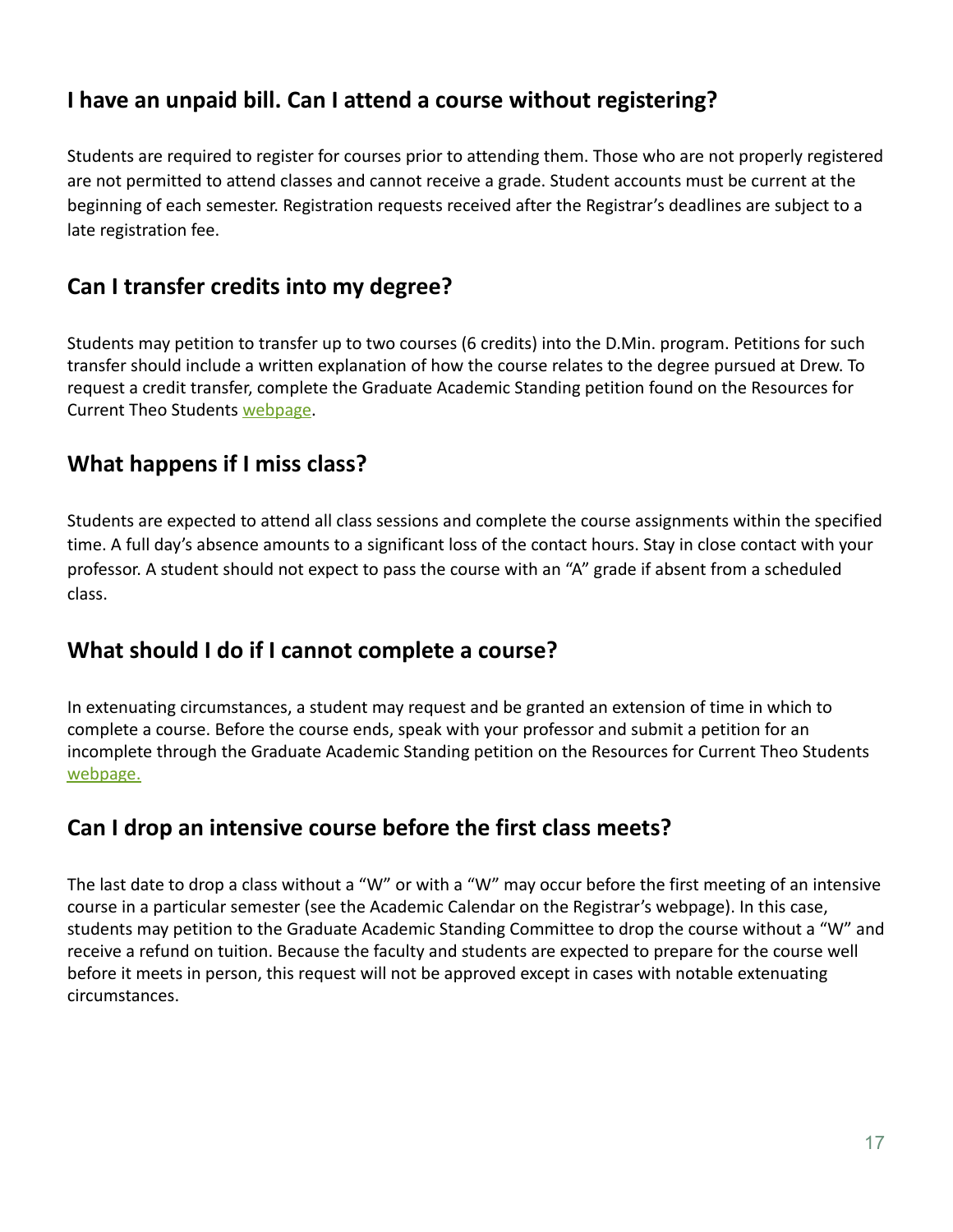#### **How do I request exceptions or propose alternatives for my program?**

Begin by talking with the Director of Doctoral Studies, who is an advisor for all Doctor of Ministry students. The Director may also recommend that you consult with faculty about certain requests. In order to request exceptions or propose alternatives, submit a petition to the Graduate Academic Standing Committee. Petitions are submitted electronically and can be found on the Resources for Current Theo Students [webpage.](http://www.drew.edu/theological-school/resources/) Petitions are needed for tutorials, leaves of absence, late changes in registration, extensions for completing a course.

#### **Can I take a tutorial in this program?**

Given the cohort-learning model of the Doctor of Ministry, tutorials are not normally approved. Exceptions may be made by petition and most often to allow a student to proceed with the program on schedule with other students, for example, after a leave of absence or in order to be ready to begin Research Module 1 in a fall semester.

#### **How do I get accommodations for a disability?**

Students who require accommodations should contact the Office of Accessibility Resources (OAR), in Brothers College, 973-408-3962, for a private, confidential appointment. Accommodation Request Letters are issued to students after documentation, written by a qualified professional, is reviewed and accommodations are approved by OAR. For more information, see:

[http://www.drew.edu/academic-services/disabilityservices.](http://www.drew.edu/academic-services/disabilityservices) Accommodations are implemented by faculty only after the student presents the Accommodation Request Letter issued by OAR. Letters should be presented to the faculty at least one week before the accommodation is needed. Students' requests for accommodations thus should be submitted to OAR within the first two weeks of a course. Returning students with previously approved accommodations should make letter requests for the current semester to Accessibility Resources within the first two weeks of class.

### **What happens if bad weather prevents me from getting to class?**

Students are expected to attend class when the University is open. Long-distance commuting students should stay in close contact with the Professor in cases of inclement weather. The decision to cancel classes due to weather will be made by the University. To sign up for the University's emergency notification system or to view policies regarding snow closings, visit: [https://www.drew.edu/emergency/](https://www.drew.edu/emergency/%20)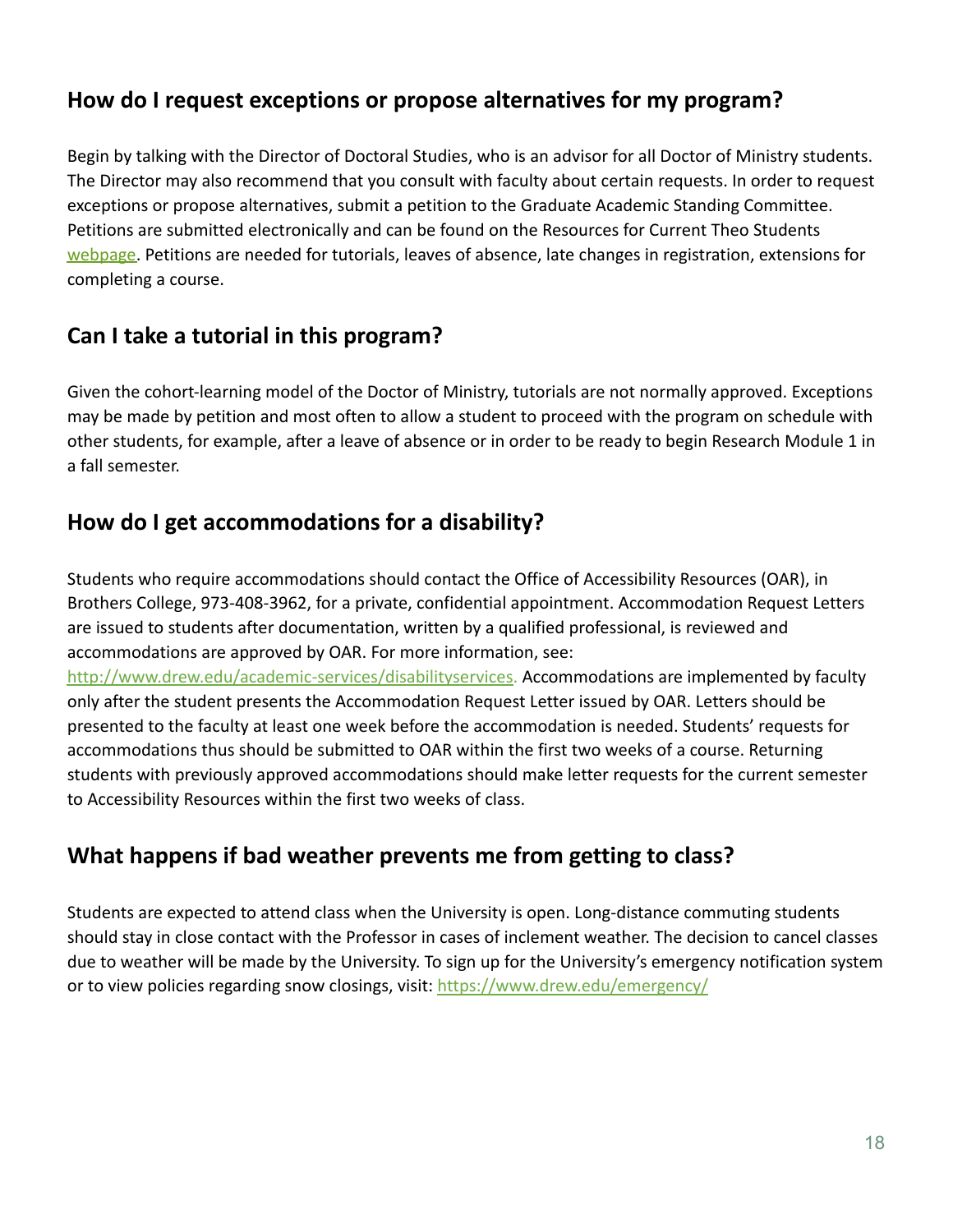### **What resources are available to help me with my writing?**

Given that the D.Min. requires three years of demonstrated leadership in a ministry setting, many of our students have been away from the academy for some time and find they need some assistance getting back into the world of academic writing. Students are encouraged to look into the resources available to Drew students at the Center for Academic Excellence: <https://www.drew.edu/center-academic-excellence/>

The Theological School has Writing Assistants available to work with D.Min. students. The Director of Doctoral Studies will share this information with students each year (you can also check the Center For Academic Excellence for additional resources)

### **Am I expected to use inclusive language in my work for this program?**

The Drew University Theological School affirms the full equality of all persons in God's all-inclusive love, regardless of gender, race, nation, class, age, ability, religion, or sexual orientation (Galatians 3:28). This theological conviction finds social expression in spoken and written language. In order to live out a crucial practical dimension of our equality in Christ and to avoid marginalizing members of our community, the Theological School expects students to use non-discriminatory and mindfully inclusive language for humanity both in the classroom (that is, in writing assignments, presentations, and classroom discussions) and in the chapel liturgy (that is, in prayers and sermons). Students are also encouraged to use a variety of metaphors when referring to God. While students will not receive grade deductions on specific assignments, they will be evaluated on their overall efforts to engage the theological and social problems of discriminatory and exclusive language. This policy thus encourages students to work to integrate a theology of God's love and justice with the everyday practice of leadership.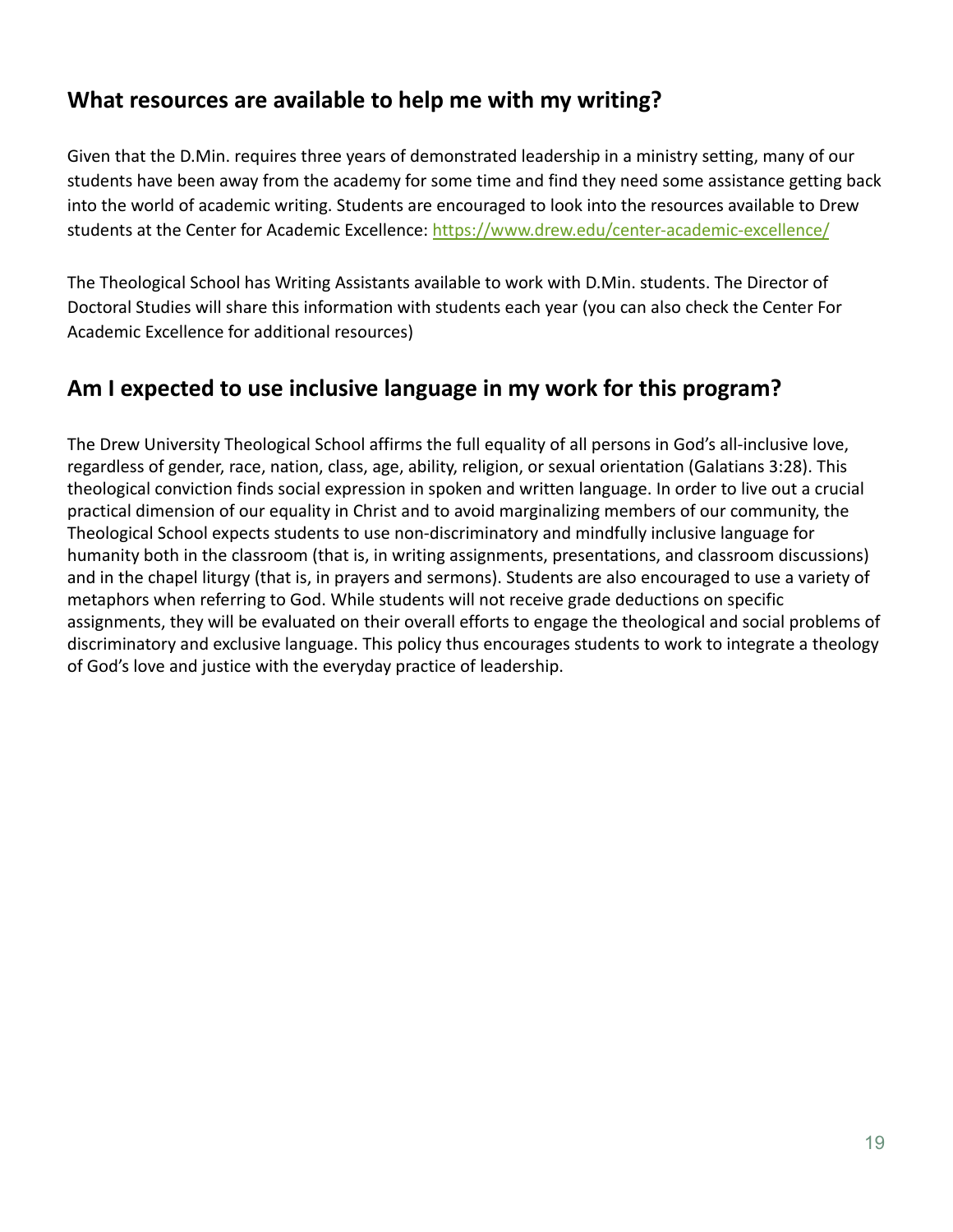# <span id="page-19-0"></span>**Registration Status**

Students in the Doctor of Ministry program are expected to maintain communication and connection with Drew throughout the entire program. Different registration statuses indicate your progress through the program.

#### **Active**

Students who are consistently registered for classes (3 or 6 credits per semester) or continuous registration will maintain "active" status with Drew. This status allows students access to all academic, support, and student life services at the University. Students who fail to register in any semester will have their status revised to "inactive." Students not registered for two semesters will be automatically withdrawn from the program and will have to petition for re-entry through the Registrar's [webpage](http://www.drew.edu/registrars-office/). Other than the first required summer session, Doctor of Ministry students are not required to register for January or summer terms.

#### **Continuous Registration (or, Maintaining Matriculation)**

Students may register for a continuous registration (DMIN 966) course at any time during the program. All continuous registration is counted toward the total time allotted for the completion of the program. Students who are not taking courses must either register for continuous registration or have an official leave of absence. A continuous registration course fee is charged per semester.

### **Leave of Absence**

Unexpected life events or personal challenges can interrupt a student's ability to make progress in the degree. At times like this, students might reduce the number of credits they plan to take or consider a complete leave of absence. This status stops the clock on your allowed time to completion of your degree. In addition to the five years allowed to complete the degree, students are allowed two semesters of official leave from the program. As a leave of absence is intended to provide time away from the work of the degree, students do not have access to academic, support, and student life services at the University.

Students may apply for a leave of absence at any time during matriculation in the program. To obtain a leave of absence from the program – whether for medical, financial, or personal reasons – students must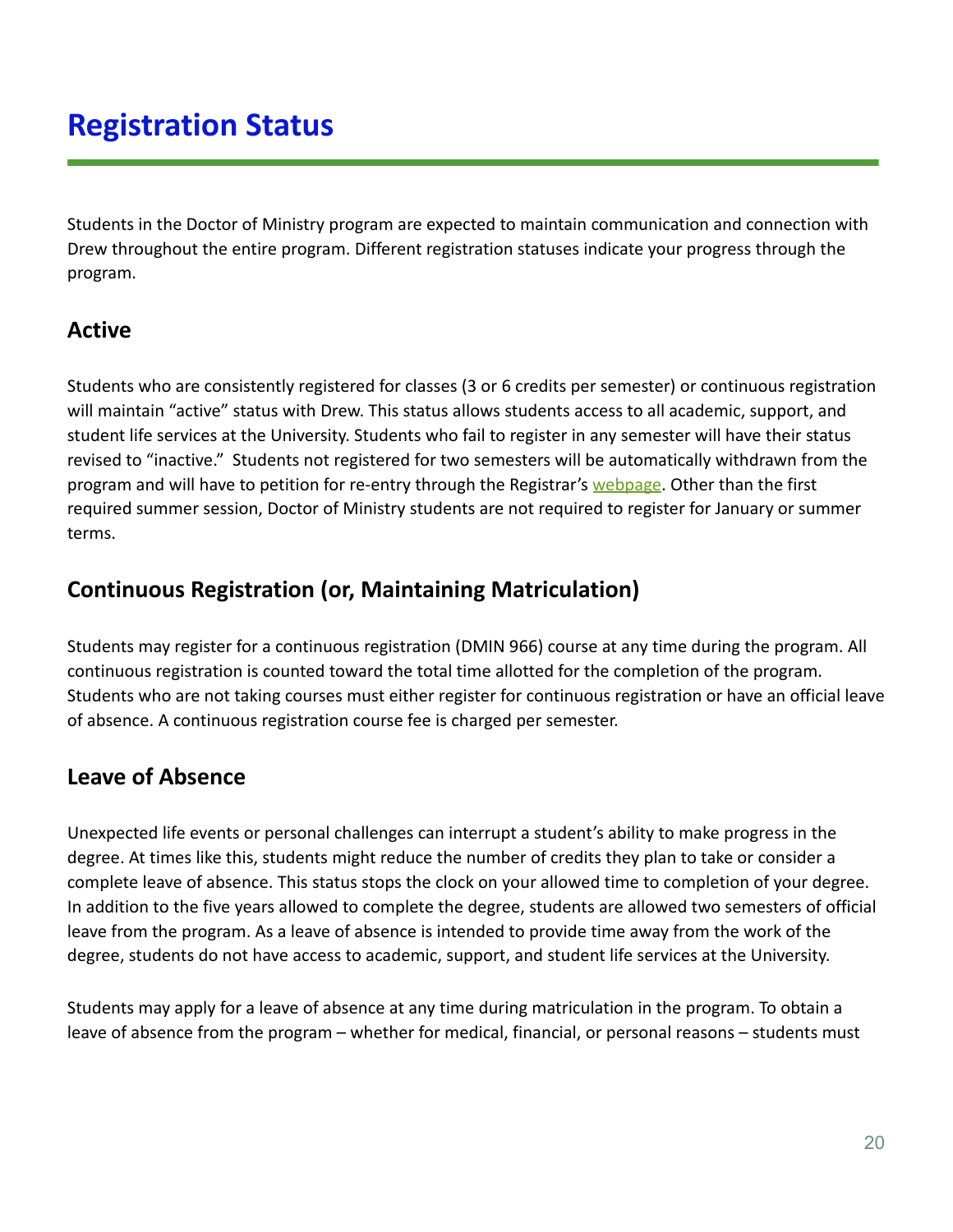file a leave of absence application online. This form is found on the Registrar's [webpage](http://www.drew.edu/registrars-office/). Any leave of absence that is approved becomes effective as of the date it is processed and is not applied retroactively.

Students who take the leave during a semester should be aware of the grading and refund policies of the University. A leave of absence does not exempt a student from receiving grades for courses they have been registered for nor does it guarantee a refund of tuition paid. The date a leave is requested determines the amount of tuition refund (if any). For example, a leave of absence requested and received in the middle or at the end of a semester will not be effective from the beginning of the semester. If you are considering a leave of absence, please review the leave policies and deadlines found on the [Registrar](http://www.drew.edu/registrars-office/) and [Business](http://www.drew.edu/university-finance/about-us/student-accounts/) Office webpages.

*RE-ENTRY FOLLOWING LEAVE OF ABSENCE:* When a student plans to return to the program following a leave of absence, they must submit a Re-Entry form, which can be found on the Registrar's [webpage](http://www.drew.edu/registrars-office/). If a student does not return from a leave of absence in the semester following the leave, the student's status will be revise to "inactive." If the student is inactive for two semesters, they will be withdrawn from the program by the University.

#### **Medical Withdrawal from a Semester**

Students with personal emergencies that occur after the drop/add dates have passed may apply for a medical withdrawal from an entire semester. The student must provide documentation of the medical situation. Upon approval by the Associate Dean for the Theological School, the student will be put on leave of absence and receive "W"s for all courses in the semester. Regular tuition refund policies apply to medical withdrawals as to leaves of absence.

### **Voluntary Withdrawal from the Program**

If for any reason a student finds it necessary to withdraw from the program, it is important that this decision be discussed with the Director beforehand and that an appropriate and timely written notice is given to the Director and the University. In order to withdraw from the program, a student completes a Withdrawal form on the Registrar's [webpage.](http://www.drew.edu/registrars-office/) Any notice of withdrawal from the program becomes official as of the date it is received. A student who has withdrawn from the program has no access to academic, support, and student life services at the University. A student wishing to re-enter a program after withdrawing must re-apply to the program through the Graduate Admissions office. All withdrawals are subject to the Drew University refund and grading policies and deadlines. Students are encouraged to review these policies with the Director of Doctoral Studies, the Registrar, and the Business Office before submitting an application for withdrawal.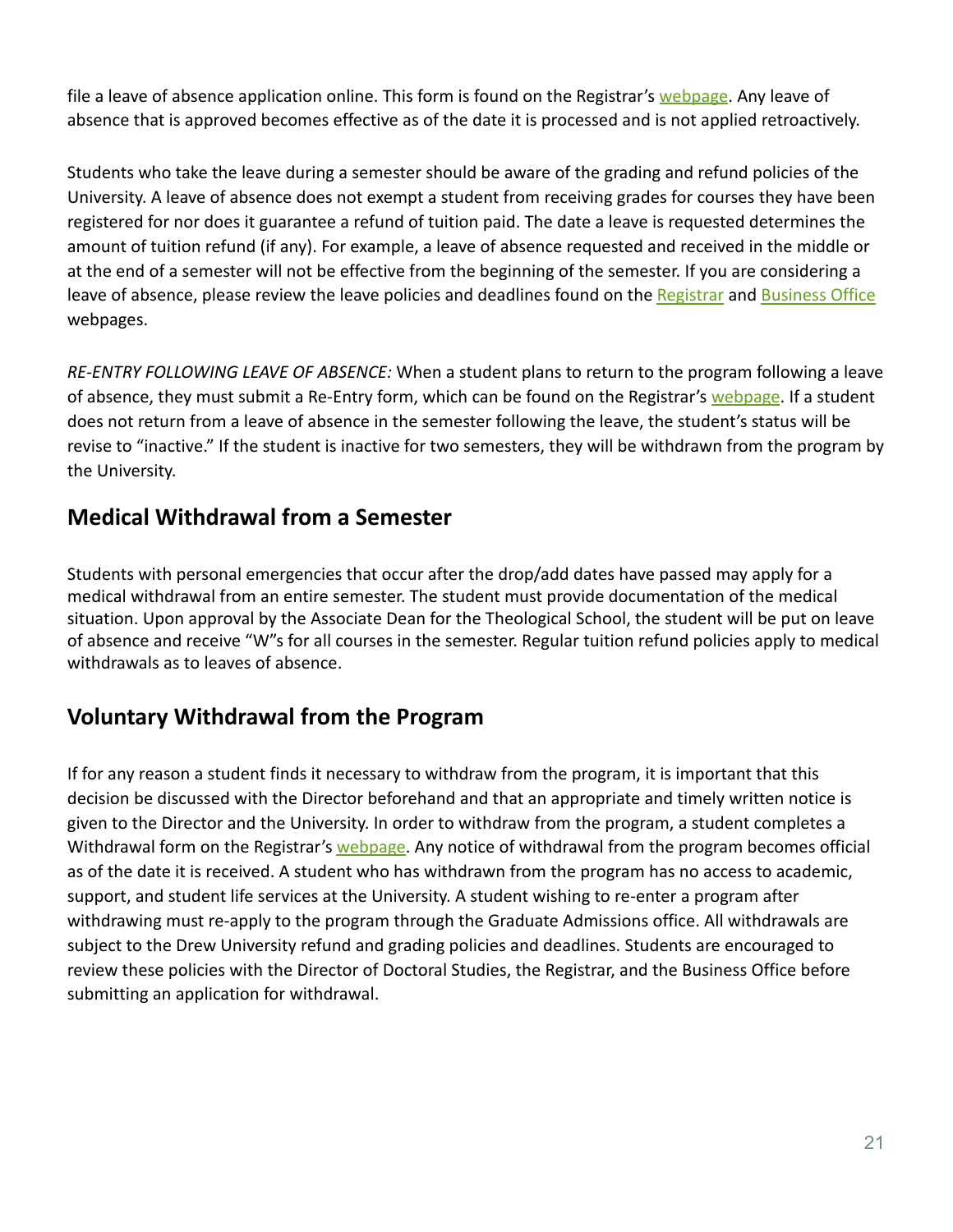# <span id="page-21-0"></span>**Academic Standing**

In addition to regular course grading and assessments, students are evaluated each semester according to the standards of academic achievement and progress. The Graduate Academic Standing Committee reviews each student's academic performance after each semester and may revise student standing based on this review.

### **Good Standing**

Doctoral students are expected to do excellent work ("Q" level) and exceptional work ("QD" level). The successful Doctor of Ministry student must complete coursework receiving no more than one "NQ", and completing a professional doctoral project approved by their faculty adviser and assigned reader.

### **Warning or Probation**

Students who receive an NQ course assessment at any time during the first 18 credits of their program will be placed on academic probation based on the criteria outlined in the Theological School Academic Catalog posted on the Registrar's [webpage](http://www.drew.edu/registrars-office/). A second NQ (even if acquired in the same semester) will result in the student being withdrawn from the program or, in extenuating circumstances, permitted by the Graduate Academic Standing Committee to repeat course(s) in an attempt to achieve qualifying assessment. Students granted such permission to repeat a course who still fail to achieve a Q will be withdrawn from the program.

### **Required Withdrawal**

Students can be placed on required withdrawal in any of the following circumstances:

- Any D.Min. student who receives a second NQ course assessment;
- Any student who has been on probation and has not returned to Good Standing at the end of the probationary semester;
- Students with two or more non-consecutive semesters on Warning or Probation.

Under exceptional circumstances only, a student on Required Withdrawal may appeal to the Academic Standing Committee to be re-admitted in the next term. If the appeal is approved, the student will be reinstated and placed on Probation. Such re-admissions are granted only in unusual cases, and in no cases may a student be re-admitted twice.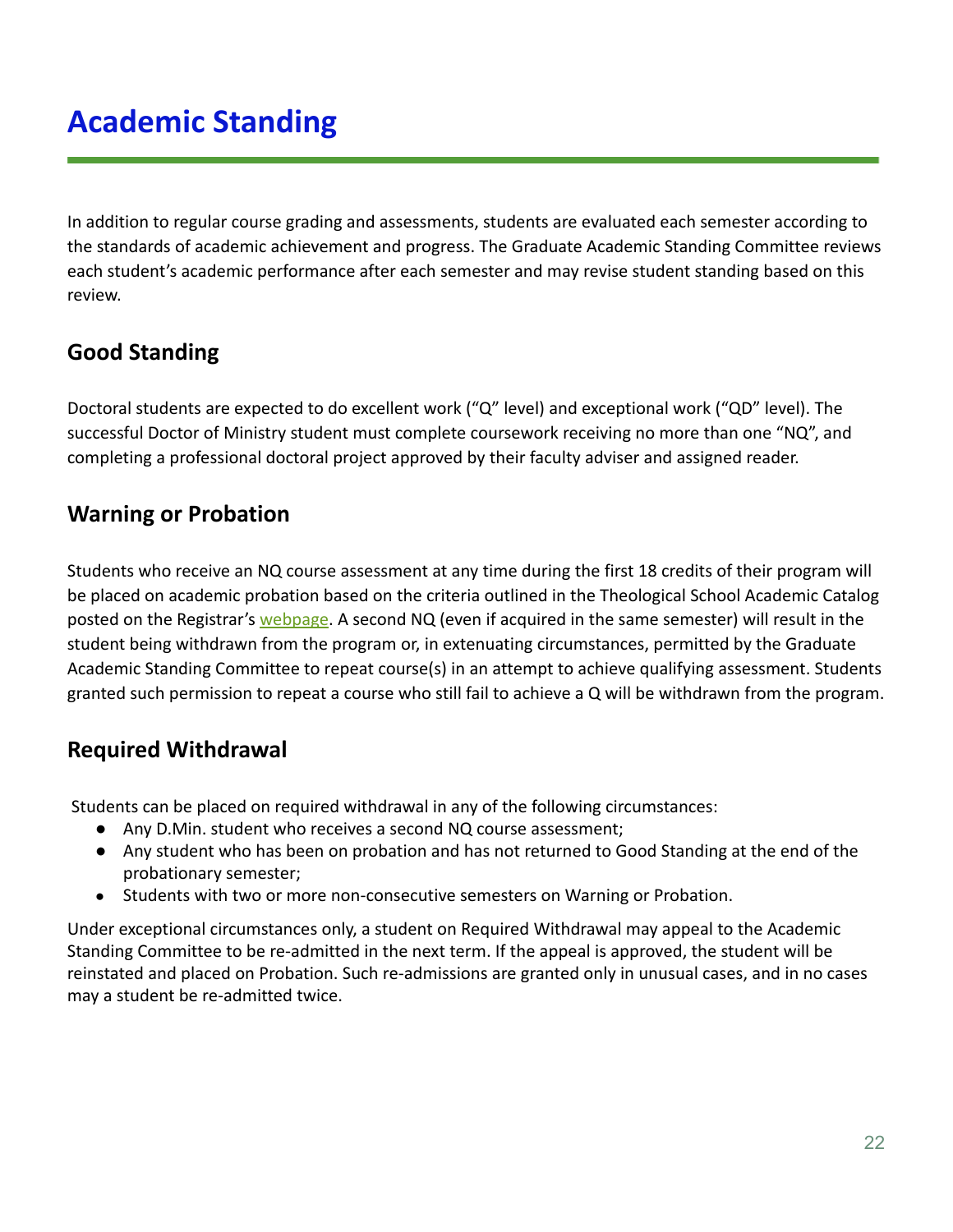# <span id="page-22-0"></span>**Standards of Academic Integrity**

You can find the Academic Integrity policy for the Theological School in full here: <http://catalog.drew.edu/content.php?catoid=26&navoid=1231>

#### **Drew University Standards**

Drew University has established standards of academic integrity and procedures. These basic standards apply to all work done at Drew. Students are expected to study and comply with these principles.

The standards of academic integrity apply to information that is presented orally, in writing, or via the computer, in any format ranging from the most informal comment to a formal research paper or the writing of the final paper in reference to the project. These standards apply to source material gathered from other people, from written texts, from computer programs, from the Internet, or from any other location.

The following are examples of academic dishonesty, as defined in this policy:

**Duplicate Submission** - Submitting one's work in identical or similar form to fulfill more than one requirement without prior approval of the relevant faculty members is a breach of academic integrity. This includes using a paper for more than one course or submitting material previously used to meet another requirement.

**False Citation** - Listing an author, title, or page reference as the source for obtained material, when the material actually came from another source or from another location within that source, is a breach of academic integrity. See the *Turabian Manual of Style* (latest edition and/or online quick guide) for how to cite quotations within the body of another author.

**Plagiarism** - Plagiarism is the act of appropriating or imitating the language, ideas, or thoughts of another and presenting them as one's own or without proper acknowledgment. This includes submitting as one's own a thesis, a paper, or part of a paper written by another person, whether that material was stolen, purchased, or shared freely. It also includes submitting a paper containing insufficient citation or misuse of source material. When in doubt, err on the said of referencing material. Note that each syllabus will outline clearly the Drew University policy.

**Sanctions** - Sanctions are imposed for demonstrated breaches of academic honesty or scholarly integrity. See the section of the catalog on procedures for dealing with allegations of academic dishonesty. If dishonesty is determined, the sanctions may range from requiring that an assignment be redone to automatic failure of a course to dismissal from the Theological School.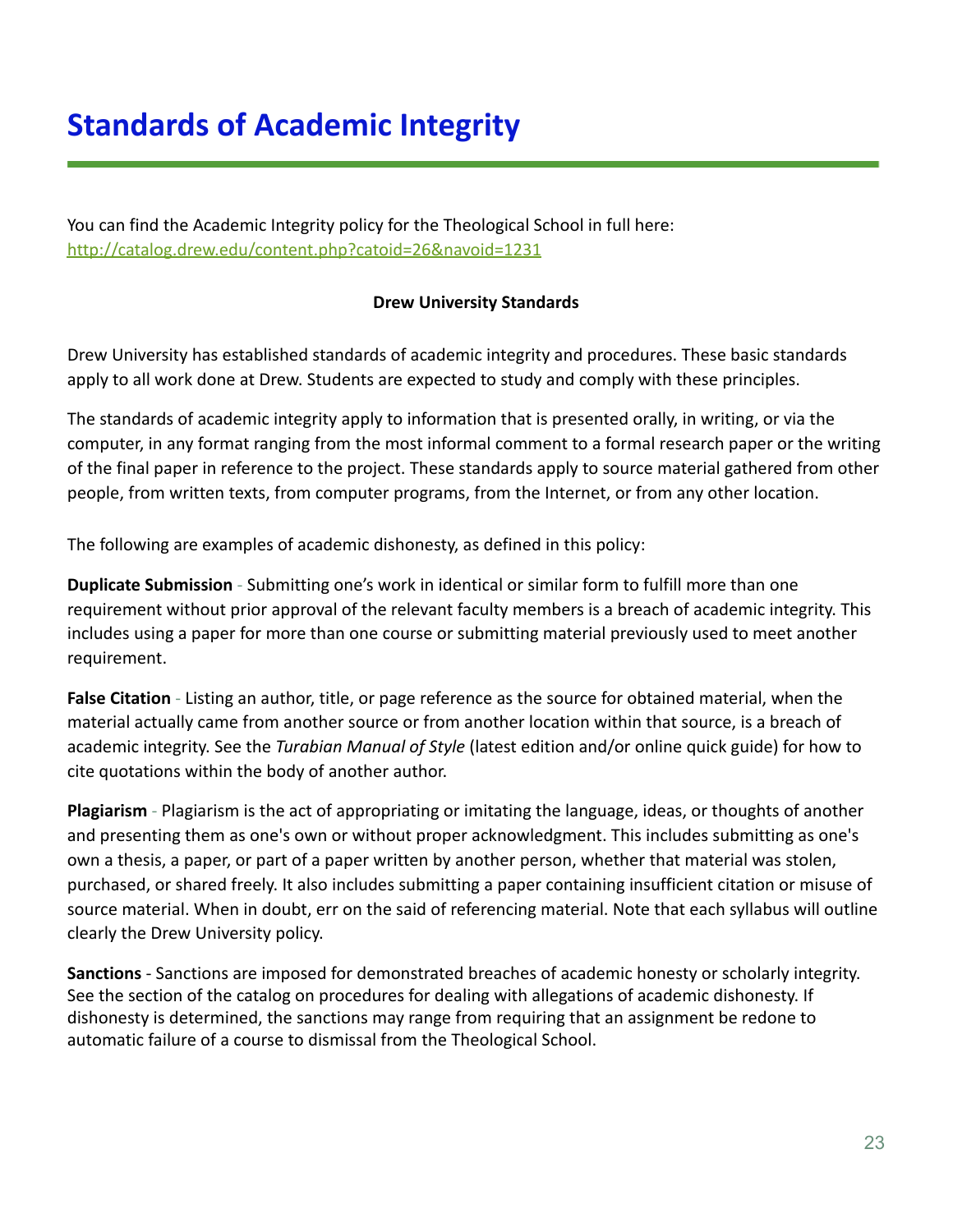# <span id="page-23-0"></span>**Drew University Offices**

**Office of Doctoral Studies** Rev. Meredith Hoxie Schol, PhD [mhoxieschol@drew.edu](mailto:mhoxieschol@drew.edu) (973) 408-3452

**Office of the Registrar** Brothers College (973) 408-3025 [regist@drew.edu](mailto:regist@drew.edu)

**Financial Aid Office** Brothers College (973) 408-3112 [finaid@drew.edu](mailto:finaid@drew.edu)

**Student Accounts** <http://www.drew.edu/fba/student-accounts/>

**Center for Academic Excellence** <https://www.drew.edu/center-academic-excellence/>

**Residential Life – Housing** <http://www.drew.edu/campus-life/campus-life/housing-residential-life/housing-options/>

**Health Services** (973) 408-3414 [health@drew.edu](mailto:health@drew.edu)

#### **Theological School Dean's Office**

Seminary Hall, First Floor Maxine Beach Suite, Room 102 (973) 408-3419

Melanie Johnson-DeBaufre Acting Dean of the Theological School (Sept 1) Associate Dean of Graduate Studies [tsacademicdean@drew.edu](mailto:tsacademicdean@drew.edu)

Tanya Linn Bennett Associate Dean for Vocation and Formation [tsdeanvocform@drew.edu](mailto:tsdeanvocform@drew.edu)